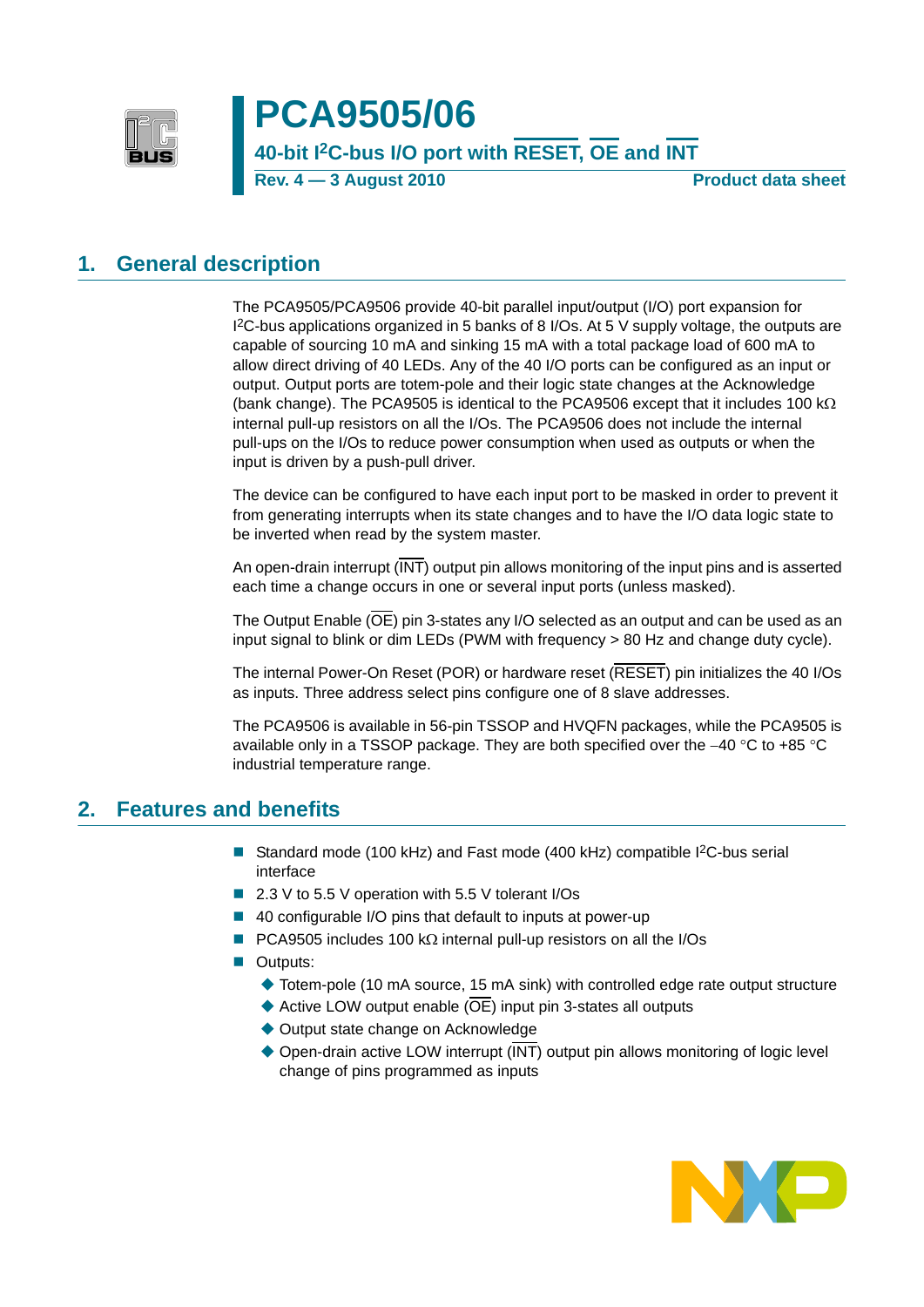### **40-bit I2C-bus I/O port with RESET, OE and INT**

- **I** Inputs:
	- ◆ Programmable Interrupt Mask Control for input pins that do not require an interrupt when their states change
	- Polarity Inversion register allows inversion of the polarity of the I/O pins when read
- Active LOW reset (RESET) input pin resets device to power-up default state
- 3 programmable address pins allowing 8 devices on the same bus
- **Designed for live insertion** 
	- $\blacklozenge$  Minimize line disturbance ( $I_{\text{OFF}}$  and power-up 3-state)
	- $\triangle$  Signal transient rejection (50 ns noise filter and robust I<sup>2</sup>C-bus state machine)
- **Low standby current**
- –40 °C to +85 °C operation
- ESD protection exceeds 2000 V HBM per JESD22-A114, 200 V MM per JESD22-A115, and 1000 V CDM per JESD22-C101
- Latch-up testing is done to JEDEC Standard JESD78, which exceeds 100 mA
- Offered in TSSOP56 (PCA9505, PCA9506) and HVQFN56 (PCA9506) packages

### <span id="page-1-0"></span>**3. Applications**

- Servers
- RAID systems
- **Industrial control**
- **Medical equipment**
- **PLCs**
- Cell phones
- Gaming machines
- **Instrumentation and test measurement**

## <span id="page-1-1"></span>**4. Ordering information**

| Table 1. |  | <b>Ordering information</b> |
|----------|--|-----------------------------|
|----------|--|-----------------------------|

| <b>Type number</b> | <b>Topside mark</b> | Package     |                                                                                                                   |                |  |  |  |  |
|--------------------|---------------------|-------------|-------------------------------------------------------------------------------------------------------------------|----------------|--|--|--|--|
|                    |                     | <b>Name</b> | <b>Description</b>                                                                                                | <b>Version</b> |  |  |  |  |
| PCA9505DGG         | PCA9505DGG          | TSSOP56     | plastic thin shrink small outline package; 56 leads;<br>body width 6.1 mm                                         | SOT364-1       |  |  |  |  |
| PCA9506DGG         | PCA9506DGG          | TSSOP56     | plastic thin shrink small outline package; 56 leads;<br>body width 6.1 mm                                         | SOT364-1       |  |  |  |  |
| <b>PCA9506BS</b>   | <b>PCA9506BS</b>    | HVQFN56     | plastic thermal enhanced very thin quad flat package;<br>no leads; 56 terminals; body $8 \times 8 \times 0.85$ mm | SOT684-1       |  |  |  |  |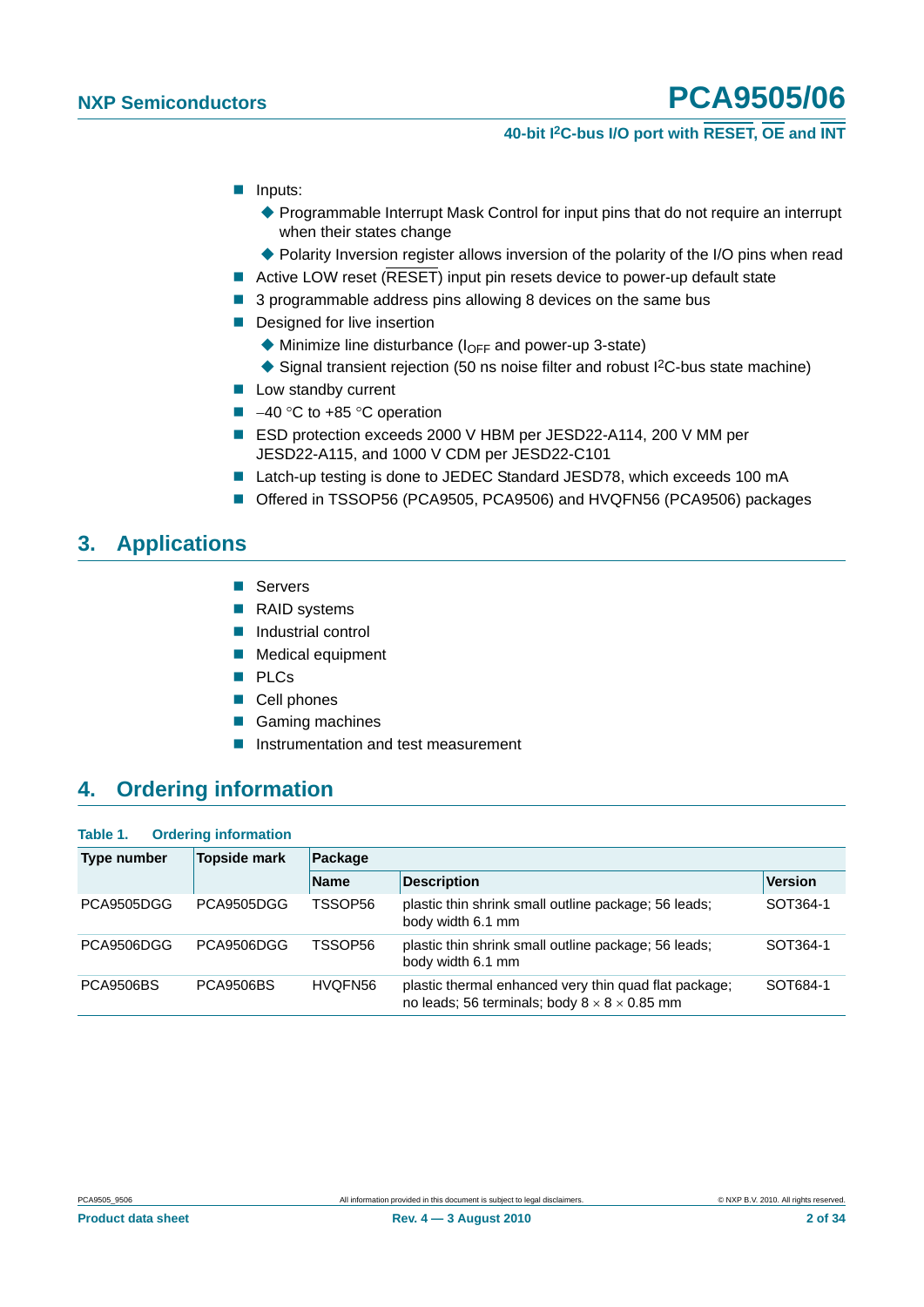**40-bit I2C-bus I/O port with RESET, OE and INT**

### <span id="page-2-1"></span>**5. Block diagram**



<span id="page-2-0"></span>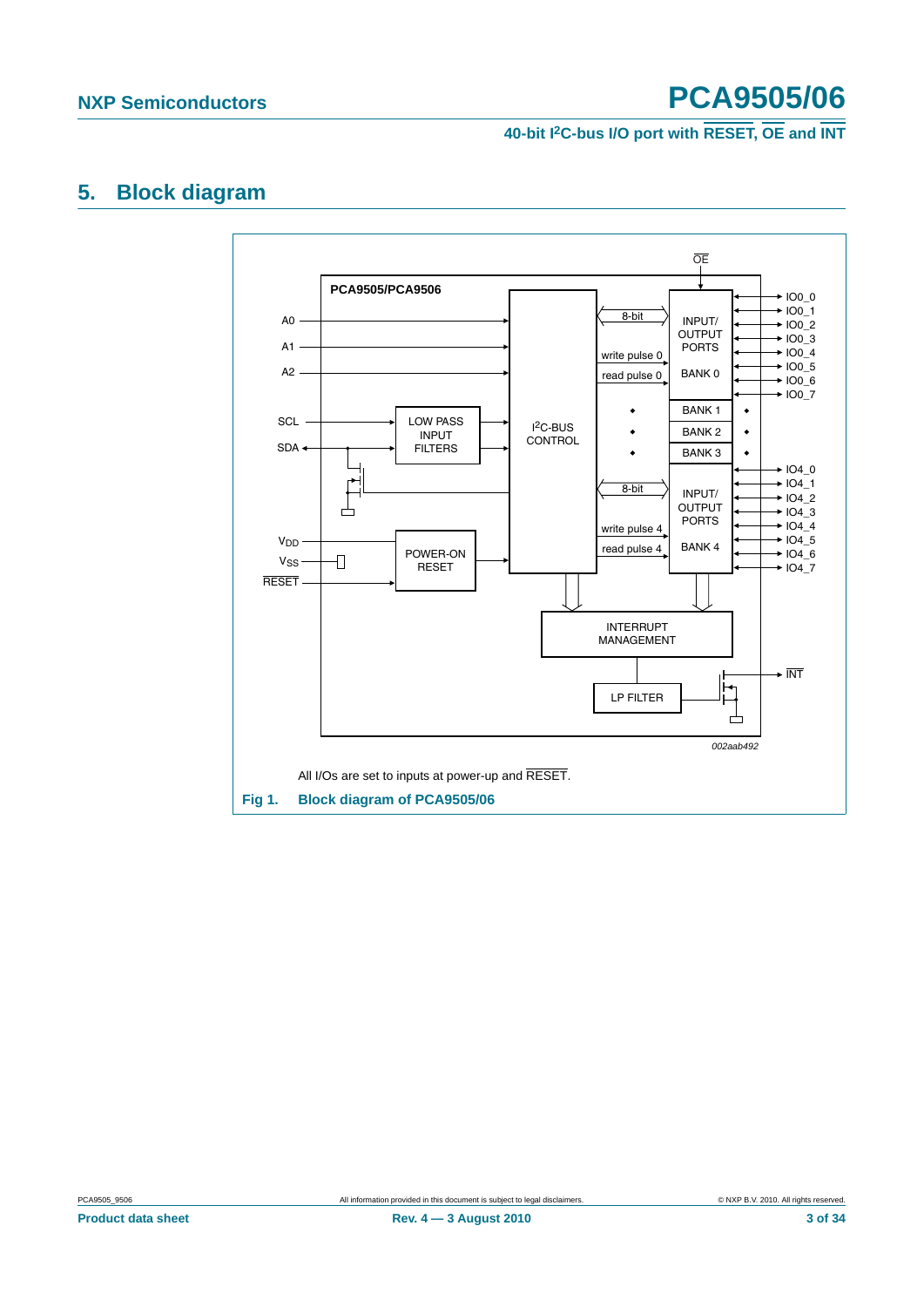### **40-bit I2C-bus I/O port with RESET, OE and INT**



<span id="page-3-0"></span>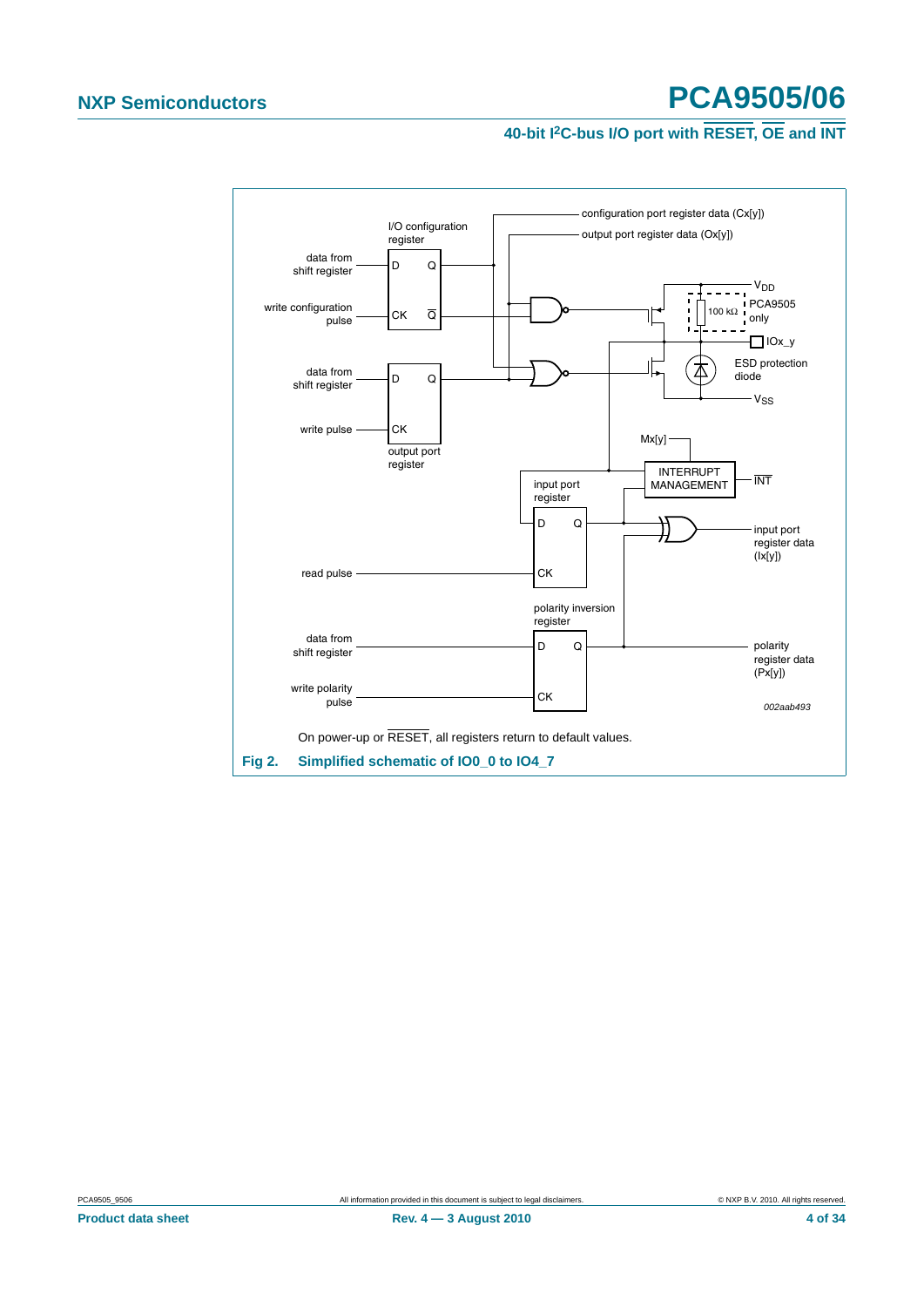**40-bit I2C-bus I/O port with RESET, OE and INT**

### <span id="page-4-1"></span><span id="page-4-0"></span>**6. Pinning information**

### **6.1 Pinning**

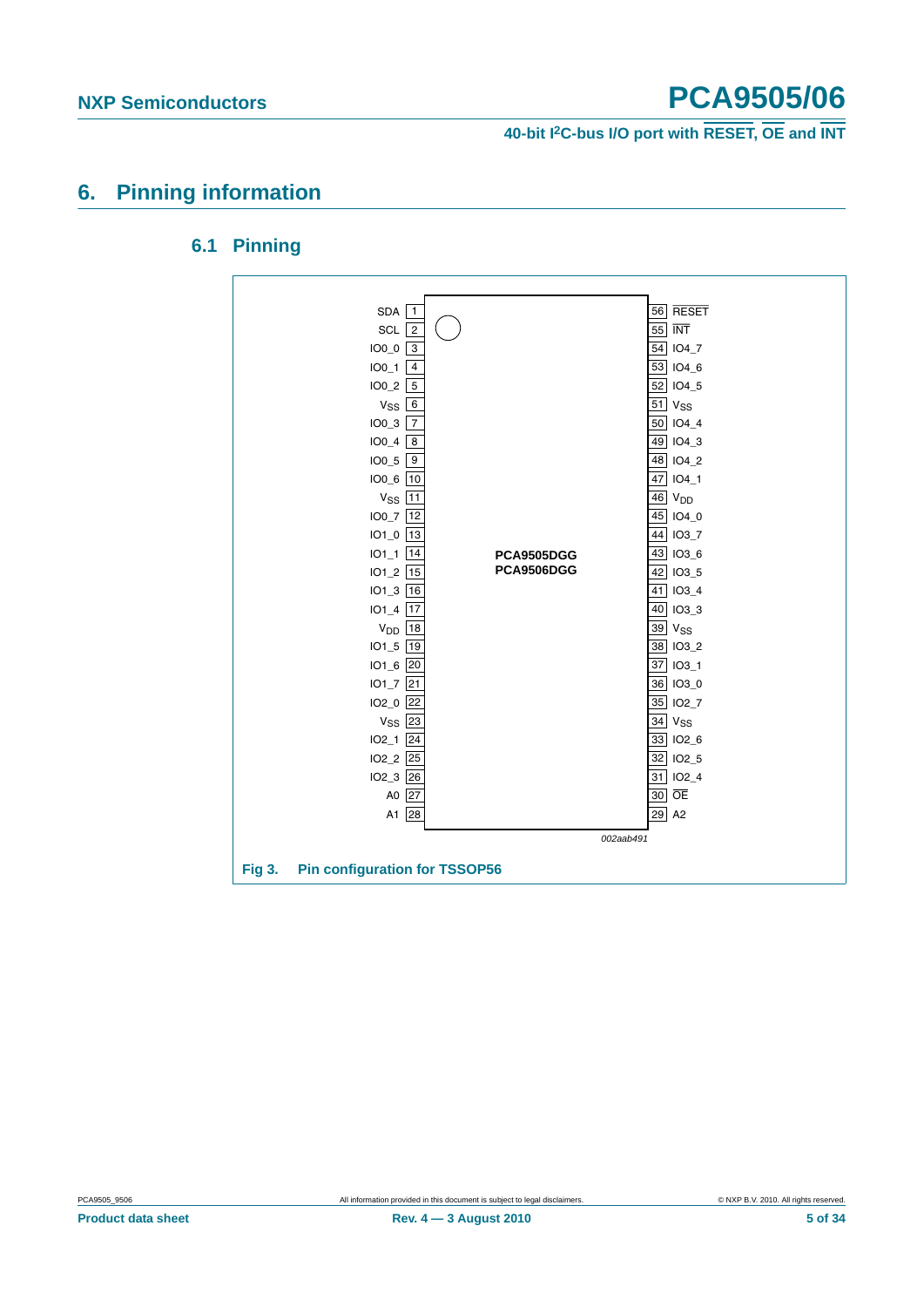**40-bit I2C-bus I/O port with RESET, OE and INT**



### <span id="page-5-0"></span>**6.2 Pin description**

| Table 2.<br><b>Pin description</b> |                                                   |                                   |                 |                       |  |  |  |  |  |  |
|------------------------------------|---------------------------------------------------|-----------------------------------|-----------------|-----------------------|--|--|--|--|--|--|
| <b>Symbol</b>                      | <b>Pin</b>                                        |                                   | <b>Type</b>     | <b>Description</b>    |  |  |  |  |  |  |
|                                    | TSSOP56                                           | <b>HVQFN56</b>                    |                 |                       |  |  |  |  |  |  |
| <b>SDA</b>                         | 1                                                 | 50                                | 1/O             | serial data line      |  |  |  |  |  |  |
| SCL                                | $\overline{2}$                                    | 51                                | $\mathbf{I}$    | serial clock line     |  |  |  |  |  |  |
| IO0_0 to IO0_7                     | 3, 4, 5, 7, 8, 9,<br>10, 12                       | 52, 53, 54, 56, 1,<br>2, 3, 5     | 1/O             | input/output bank 0   |  |  |  |  |  |  |
|                                    | IO1_0 to IO1_7 13, 14, 15, 16,<br>17, 19, 20, 21  | 6, 7, 8, 9, 10, 12, 1/O<br>13, 14 |                 | input/output bank 1   |  |  |  |  |  |  |
| IO2_0 to IO2_7                     | 22, 24, 25, 26, 15, 17, 18, 19,<br>31, 32, 33, 35 | 24, 25, 26, 28                    | 1/O             | input/output bank 2   |  |  |  |  |  |  |
| IO3 0 to IO3 7                     | 36, 37, 38, 40,<br>41, 42, 43, 44                 | 29, 30, 31, 33,<br>34, 35, 36, 37 | I/O             | input/output bank 3   |  |  |  |  |  |  |
|                                    | IO4_0 to IO4_7 45, 47, 48, 49,<br>50, 52, 53, 54  | 38, 40, 41, 42,<br>43, 45, 46, 47 | 1/O             | input/output bank 4   |  |  |  |  |  |  |
| $V_{SS}$                           | 6, 11, 23, 34,<br>39, 51                          | 4, 16, 27, 32, 44,<br>5511        | power<br>supply | ground supply voltage |  |  |  |  |  |  |
| V <sub>DD</sub>                    | 18, 46                                            | 11, 39                            | power<br>supply | supply voltage        |  |  |  |  |  |  |
| A <sub>0</sub>                     | 27                                                | 20                                | I               | address input 0       |  |  |  |  |  |  |
| A1                                 | 28                                                | 21                                | I               | address input 1       |  |  |  |  |  |  |
| A <sub>2</sub>                     | 29                                                | 22                                | I               | address input 2       |  |  |  |  |  |  |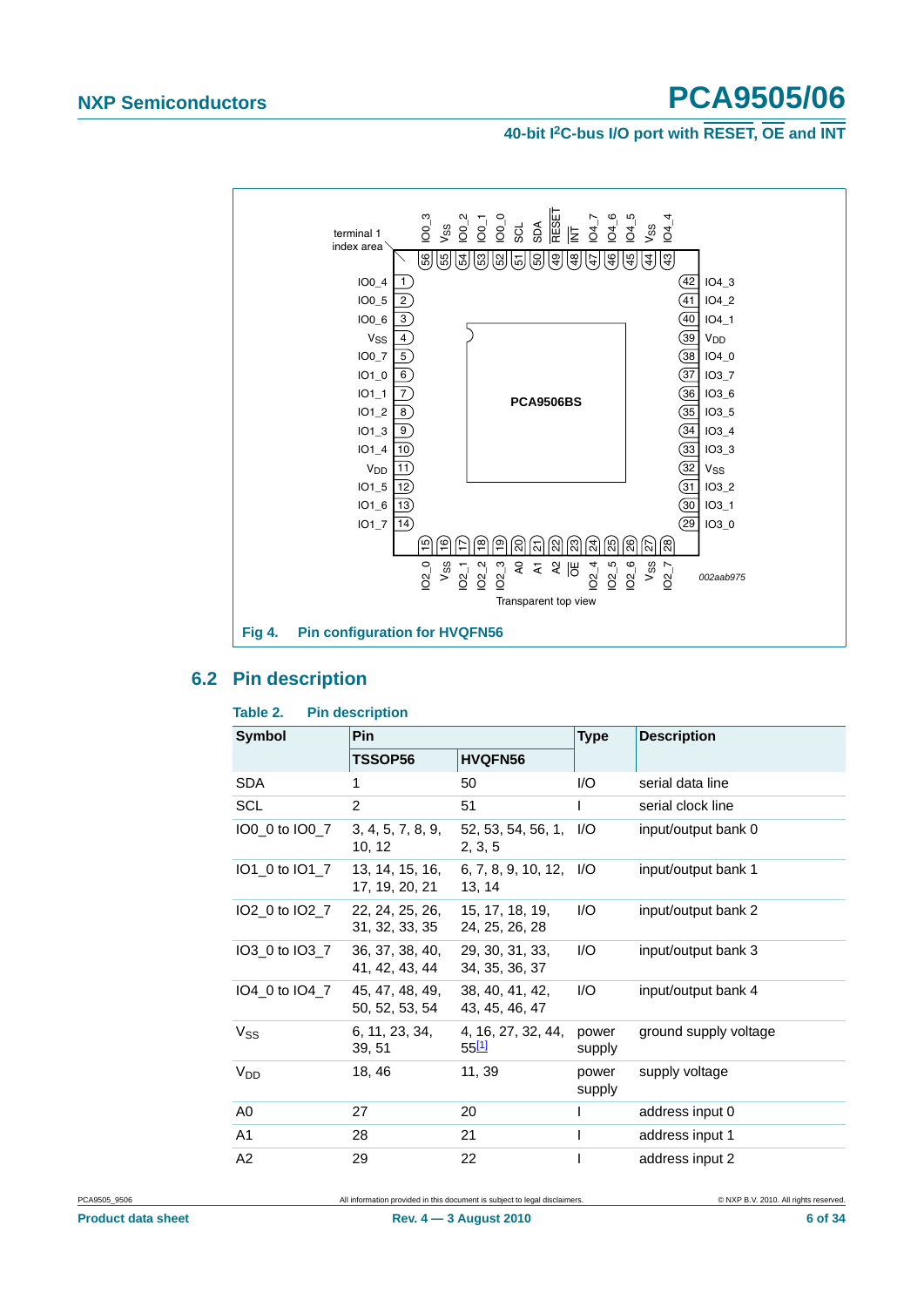### <span id="page-6-2"></span>**40-bit I2C-bus I/O port with RESET, OE and INT**

**Table 2. Pin description** continued

| Symbol           | Pin            |                | <b>Type</b> | <b>Description</b>             |  |
|------------------|----------------|----------------|-------------|--------------------------------|--|
|                  | <b>TSSOP56</b> | <b>HVQFN56</b> |             |                                |  |
| <b>OE</b>        | 30             | 23             |             | active LOW output enable input |  |
| $\overline{INT}$ | 55             | 48             |             | active LOW interrupt output    |  |
| <b>RESET</b>     | 56             | 49             |             | active LOW reset input         |  |

<span id="page-6-0"></span>[1] HVQFN56 package die supply ground is connected to both  $V_{SS}$  pins and exposed center pad.  $V_{SS}$  pins must be connected to supply ground for proper device operation. For enhanced thermal, electrical, and board level performance, the exposed pad needs to be soldered to the board using a corresponding thermal pad on the board and for proper heat conduction through the board, thermal vias need to be incorporated in the printed-circuit board in the thermal pad region.

### <span id="page-6-4"></span><span id="page-6-3"></span>**7. Functional description**

Refer to [Figure 1 "Block diagram of PCA9505/06"](#page-2-0) and [Figure 2 "Simplified schematic of](#page-3-0)  [IO0\\_0 to IO4\\_7".](#page-3-0)

#### **7.1 Device address**

Following a START condition, the bus master must send the address of the slave it is accessing and the operation it wants to perform (read or write). The address of the PCA9505/06 is shown in [Figure 5](#page-6-1). Slave address pins A2, A1, and A0 choose 1 of 8 slave addresses and need to be connected to  $V_{DD}$  (1) or  $V_{SS}$  (0). To conserve power, no internal pull-up resistors are incorporated on A2, A1, and A0.



<span id="page-6-1"></span>The last bit of the first byte defines the operation to be performed. When set to logic 1 a read is selected, while a logic 0 selects a write operation.

#### <span id="page-6-5"></span>**7.2 Command register**

Following the successful acknowledgement of the slave address  $+ R/\overline{W}$  bit, the bus master will send a byte to the PCA9505/06, which will be stored in the Command register.

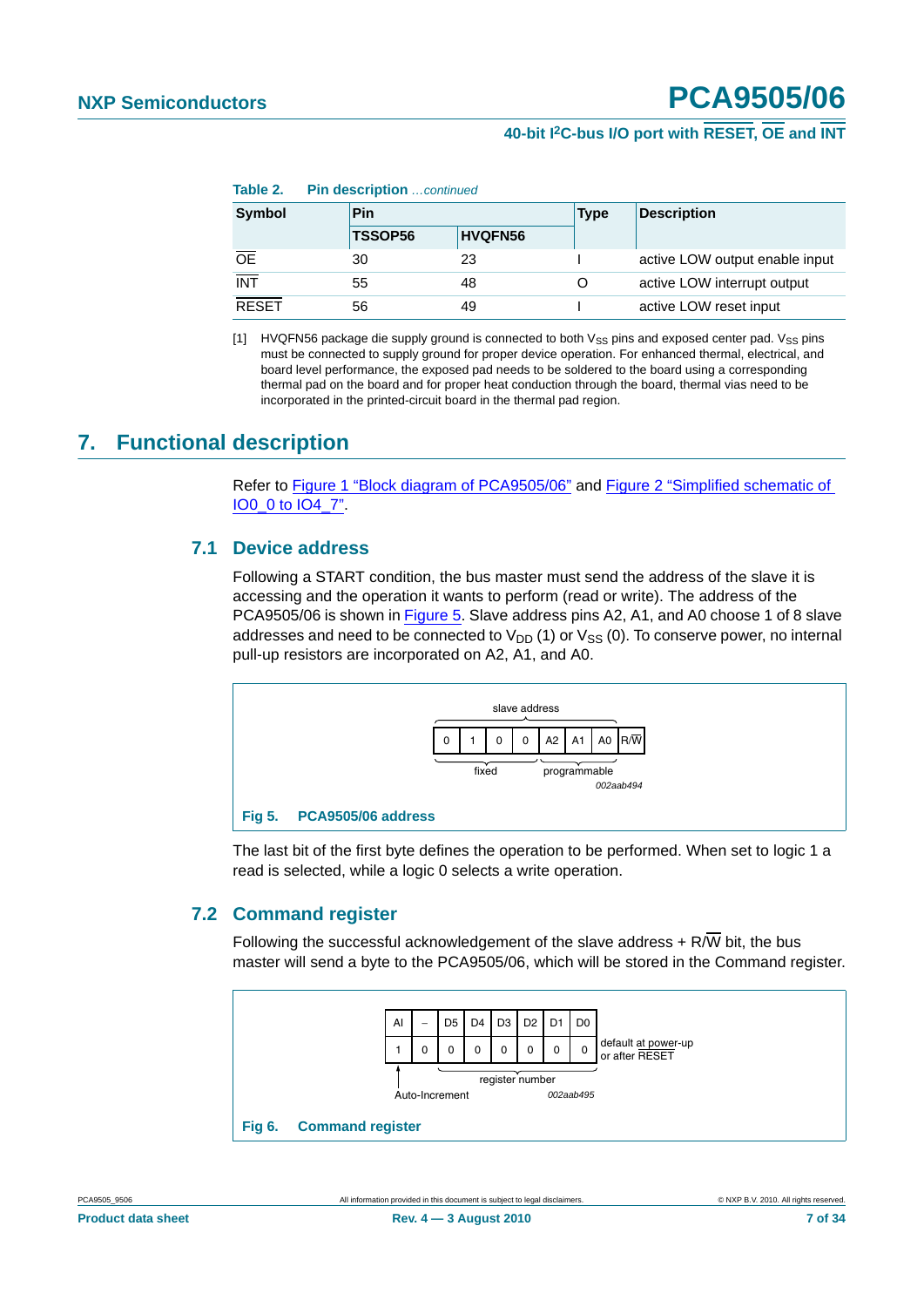### **40-bit I2C-bus I/O port with RESET, OE and INT**

The lowest 6 bits are used as a pointer to determine which register will be accessed. The registers are:

- **•** IP: Input Port registers (5 registers)
- **•** OP: Output Port registers (5 registers)
- **•** PI: Polarity Inversion registers (5 registers)
- **•** IOC: I/O Configuration registers (5 registers)
- **•** MSK: Mask interrupt registers (5 registers)

If the Auto-Increment flag is set  $(AI = 1)$ , the 3 least significant bits are automatically incremented after a read or write. This allows the user to program and/or read the 5 register banks sequentially.

If more than 5 bytes of data are written and  $AI = 1$ , previous data in the selected registers will be overwritten. Reserved registers are skipped and not accessed (refer to [Table 3](#page-8-0)).

If the Auto-Increment flag is cleared  $(AI = 0)$ , the 3 least significant bits are not incremented after data is read or written. During a read operation, the same register bank is read each time. During a write operation, data is written to the same register bank each time.

Only a Command register code with the 5 least significant bits equal to the 25 allowable values as defined in [Table 3](#page-8-0) are valid. Reserved or undefined command codes must not be accessed for proper device functionality. At power-up, this register defaults to 0x80, with the AI bit set to logic 1, and the lowest 7 bits set to logic 0.

During a write operation, the PCA9505/06 will acknowledge a byte sent to OPx, PIx, and IOCx and MSKx registers, but will not acknowledge a byte sent to the IPx registers since these are read-only registers.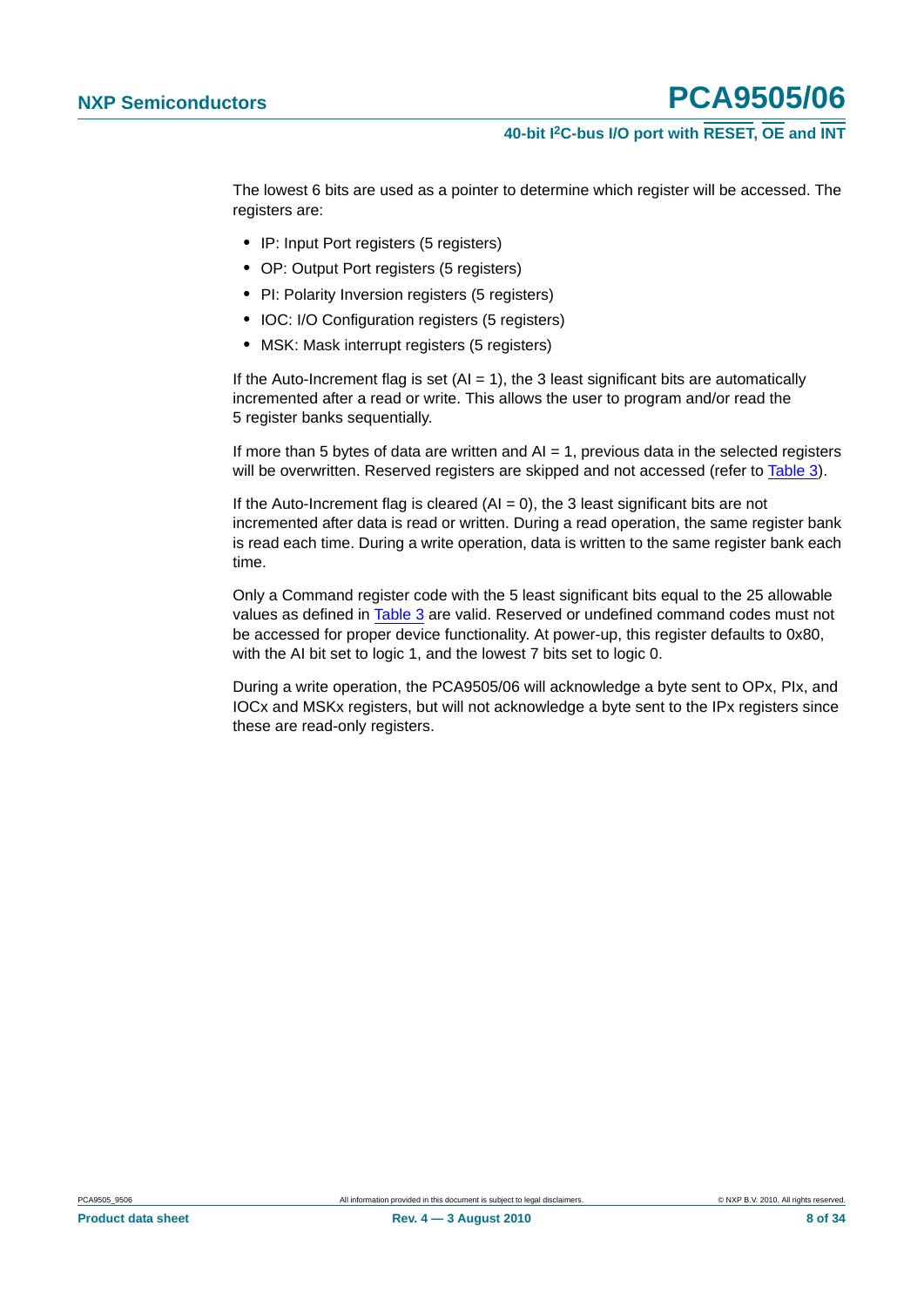# **40-bit I2C-bus I/O port with RESET, OE and INT**

### **7.3 Register definitions**

<span id="page-8-1"></span><span id="page-8-0"></span>

| Table 3.                            | <b>Register summary</b> |                |                |                |                |                |                          |                              |                                    |
|-------------------------------------|-------------------------|----------------|----------------|----------------|----------------|----------------|--------------------------|------------------------------|------------------------------------|
| Register #<br>(hex)                 | D <sub>5</sub>          | D <sub>4</sub> | D <sub>3</sub> | D <sub>2</sub> | D <sub>1</sub> | D <sub>0</sub> | <b>Symbol</b>            | <b>Access</b>                | <b>Description</b>                 |
| <b>Input Port registers</b>         |                         |                |                |                |                |                |                          |                              |                                    |
| 00                                  | 0                       | $\pmb{0}$      | $\pmb{0}$      | $\pmb{0}$      | 0              | 0              | IP <sub>0</sub>          | read only                    | Input Port register bank 0         |
| 01                                  | $\mathbf 0$             | $\pmb{0}$      | $\pmb{0}$      | $\pmb{0}$      | 0              | 1              | IP <sub>1</sub>          | read only                    | Input Port register bank 1         |
| 02                                  | $\boldsymbol{0}$        | $\mathbf 0$    | $\pmb{0}$      | $\pmb{0}$      | $\mathbf{1}$   | 0              | IP <sub>2</sub>          | read only                    | Input Port register bank 2         |
| 03                                  | $\mathbf 0$             | $\pmb{0}$      | $\pmb{0}$      | 0              | 1              | 1              | IP <sub>3</sub>          | read only                    | Input Port register bank 3         |
| 04                                  | $\boldsymbol{0}$        | $\mathbf 0$    | $\pmb{0}$      | 1              | 0              | 0              | IP4                      | read only                    | Input Port register bank 4         |
| 05                                  | $\mathbf 0$             | $\mathbf 0$    | $\pmb{0}$      | 1              | 0              | 1              | $\overline{a}$           | $\overline{a}$               | reserved for future use            |
| 06                                  | $\mathbf 0$             | $\mathbf 0$    | $\pmb{0}$      | 1              | $\mathbf{1}$   | 0              | $\overline{\phantom{a}}$ | ÷                            | reserved for future use            |
| 07                                  | $\mathbf 0$             | $\mathbf 0$    | $\mathbf 0$    | 1              | 1              | 1              | $\overline{\phantom{a}}$ | ٠                            | reserved for future use            |
| <b>Output Port registers</b>        |                         |                |                |                |                |                |                          |                              |                                    |
| 08                                  | $\mathbf 0$             | $\pmb{0}$      | $\mathbf{1}$   | 0              | 0              | $\mathbf 0$    | OP <sub>0</sub>          | read/write                   | Output Port register bank 0        |
| 09                                  | $\mathbf 0$             | $\mathbf 0$    | $\mathbf{1}$   | $\pmb{0}$      | 0              | 1              | OP <sub>1</sub>          | read/write                   | Output Port register bank 1        |
| 0A                                  | $\mathbf 0$             | $\mathbf 0$    | 1              | 0              | 1              | 0              | OP <sub>2</sub>          | read/write                   | Output Port register bank 2        |
| 0B                                  | $\boldsymbol{0}$        | $\mathbf 0$    | $\mathbf{1}$   | $\pmb{0}$      | $\mathbf{1}$   | 1              | OP <sub>3</sub>          | read/write                   | Output Port register bank 3        |
| $_{0C}$                             | $\mathbf 0$             | $\mathbf 0$    | 1              | 1              | 0              | 0              | OP <sub>4</sub>          | read/write                   | Output Port register bank 4        |
| 0 <sub>D</sub>                      | $\mathbf 0$             | $\mathbf 0$    | $\mathbf{1}$   | 1              | 0              | 1              | $\overline{a}$           |                              | reserved for future use            |
| 0E                                  | $\mathbf 0$             | $\mathbf 0$    | 1              | 1              | 1              | 0              | $\overline{\phantom{a}}$ | ٠                            | reserved for future use            |
| 0F                                  | 0                       | $\mathbf 0$    | $\mathbf{1}$   | 1              | $\mathbf{1}$   | 1              |                          | ÷,                           | reserved for future use            |
| <b>Polarity Inversion registers</b> |                         |                |                |                |                |                |                          |                              |                                    |
| 10                                  | $\mathbf 0$             | 1              | $\pmb{0}$      | $\pmb{0}$      | 0              | 0              | PI <sub>0</sub>          | read/write                   | Polarity Inversion register bank 0 |
| 11                                  | 0                       | 1              | 0              | 0              | 0              | 1              | P <sub>11</sub>          | read/write                   | Polarity Inversion register bank 1 |
| 12                                  | $\boldsymbol{0}$        | $\mathbf{1}$   | $\pmb{0}$      | $\pmb{0}$      | 1              | 0              | PI <sub>2</sub>          | read/write                   | Polarity Inversion register bank 2 |
| 13                                  | 0                       | 1              | $\pmb{0}$      | 0              | 1              | 1              | PI <sub>3</sub>          | read/write                   | Polarity Inversion register bank 3 |
| 14                                  | $\mathbf 0$             | 1              | $\mathbf 0$    | 1              | 0              | 0              | PI4                      | read/write                   | Polarity Inversion register bank 4 |
| 15                                  | 0                       | 1              | 0              | 1              | 0              | 1              | $\overline{\phantom{a}}$ | -                            | reserved for future use            |
| 16                                  | $\boldsymbol{0}$        | 1              | $\pmb{0}$      | 1              | $\mathbf 1$    | 0              | $\overline{\phantom{a}}$ | ÷                            | reserved for future use            |
| 17                                  | $\boldsymbol{0}$        | 1              | $\mathbf 0$    | 1              | 1              | 1              | $\overline{\phantom{a}}$ | ٠                            | reserved for future use            |
| <b>I/O Configuration registers</b>  |                         |                |                |                |                |                |                          |                              |                                    |
| 18                                  | 0                       | 1              | 1              | 0              | $\pmb{0}$      | 0              | IOC <sub>0</sub>         | read/write                   | I/O Configuration register bank 0  |
| 19                                  | $\pmb{0}$               | 1              | 1              | $\mathsf 0$    | $\mathsf 0$    | 1              | IOC1                     | read/write                   | I/O Configuration register bank 1  |
| 1A                                  | $\mathbf 0$             | 1              | 1              | 0              | 1              | 0              | IOC <sub>2</sub>         | read/write                   | I/O Configuration register bank 2  |
| 1B                                  | $\pmb{0}$               | $\mathbf{1}$   | $\mathbf{1}$   | $\mathsf 0$    | $\mathbf{1}$   | 1              | IOC <sub>3</sub>         | read/write                   | I/O Configuration register bank 3  |
| 1C                                  | $\mathbf 0$             | 1              | 1              | 1              | 0              | 0              | IOC4                     | read/write                   | I/O Configuration register bank 4  |
| 1D                                  | $\pmb{0}$               | 1              | $\mathbf{1}$   | $\mathbf{1}$   | $\mathsf 0$    | 1              |                          | $\qquad \qquad \blacksquare$ | reserved for future use            |
| 1E                                  | $\mathbf 0$             | $\mathbf{1}$   | 1              | 1              | 1              | $\mathbf 0$    | ÷                        | $\qquad \qquad \blacksquare$ | reserved for future use            |
| 1F                                  | $\mathbf 0$             | $\mathbf{1}$   | $\mathbf{1}$   | $\mathbf{1}$   | $\mathbf 1$    | $\mathbf{1}$   |                          | $\overline{\phantom{a}}$     | reserved for future use            |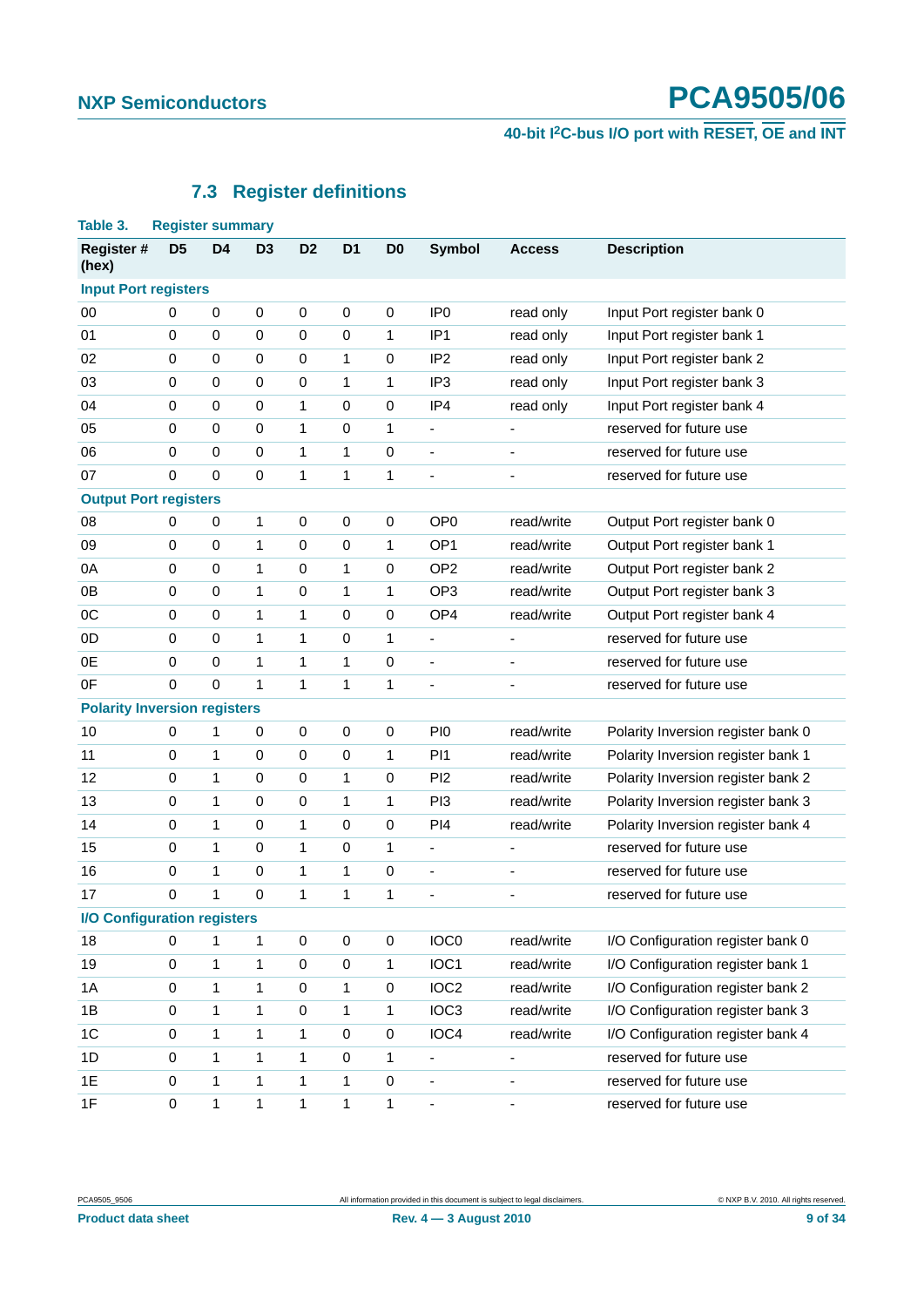### **40-bit I2C-bus I/O port with RESET, OE and INT**

|                                 | . <u>.</u>     |                |                |                |                |                |                          |               |                                |  |  |
|---------------------------------|----------------|----------------|----------------|----------------|----------------|----------------|--------------------------|---------------|--------------------------------|--|--|
| <b>Register#</b><br>(hex)       | D <sub>5</sub> | D <sub>4</sub> | D <sub>3</sub> | D <sub>2</sub> | D <sub>1</sub> | D <sub>0</sub> | <b>Symbol</b>            | <b>Access</b> | <b>Description</b>             |  |  |
| <b>Mask Interrupt registers</b> |                |                |                |                |                |                |                          |               |                                |  |  |
| 20                              | 1              | 0              | 0              | $\Omega$       | 0              | 0              | MSK <sub>0</sub>         | read/write    | Mask Interrupt register bank 0 |  |  |
| 21                              | 1              | 0              | $\Omega$       | 0              | 0              | 1              | MSK <sub>1</sub>         | read/write    | Mask Interrupt register bank 1 |  |  |
| 22                              |                | 0              | $\Omega$       | 0              | 1              | 0              | MSK <sub>2</sub>         | read/write    | Mask Interrupt register bank 2 |  |  |
| 23                              | 1              | 0              | $\Omega$       | $\Omega$       | 1              | 1              | MSK3                     | read/write    | Mask Interrupt register bank 3 |  |  |
| 24                              | 1              | 0              | $\Omega$       |                | 0              | 0              | MSK4                     | read/write    | Mask Interrupt register bank 4 |  |  |
| 25                              | 1              | 0              | $\Omega$       | 1              | 0              | 1              | $\blacksquare$           |               | reserved for future use        |  |  |
| 26                              | 1              | $\Omega$       | $\Omega$       | 1              | 1              | $\Omega$       | $\overline{\phantom{a}}$ | -             | reserved for future use        |  |  |
| 27                              |                | 0              | $\Omega$       |                | 1              | 1              | $\blacksquare$           | -             | reserved for future use        |  |  |

#### **Table 3. Register summary** *…continued*

#### <span id="page-9-0"></span>**7.3.1 IP0 to IP4 - Input Port registers**

These registers are read-only. They reflect the incoming logic levels of the port pins regardless of whether the pin is defined as an input or an output by the I/O Configuration register. If the corresponding Px[y] bit in the PI registers is set to logic 0, or the inverted incoming logic levels if the corresponding Px[y] bit in the PI register is set to logic 1. Writes to these registers have no effect.

### **Table 4. IP0 to IP4 - Input Port registers (address 00h to 04h) bit description**

*Legend: \* default value 'X' determined by the externally applied logic level.*

| <b>Address</b> | Register | <b>Bit</b> | Symbol  | <b>Access</b> | Value      | <b>Description</b>         |
|----------------|----------|------------|---------|---------------|------------|----------------------------|
| 00h            | IP0.     | $7$ to $0$ | 10[7:0] | R             | XXXX XXXX* | Input Port register bank 0 |
| 01h            | IP1      | $7$ to $0$ | 11[7:0] | R             | XXXX XXXX* | Input Port register bank 1 |
| 02h            | IP2      | $7$ to $0$ | 12[7:0] | R             | XXXX XXXX* | Input Port register bank 2 |
| 03h            | IP3      | $7$ to $0$ | 3[7:0]  | R             | XXXX XXXX* | Input Port register bank 3 |
| 04h            | IP4      | $7$ to $0$ | 14[7:0] | R             | XXXX XXXX* | Input Port register bank 4 |

The Polarity Inversion register can invert the logic states of the port pins. The polarity of the corresponding bit is inverted when Px[y] bit in the PI register is set to logic 1. The polarity of the corresponding bit is not inverted when Px[y] bits in the PI register is set to logic 0.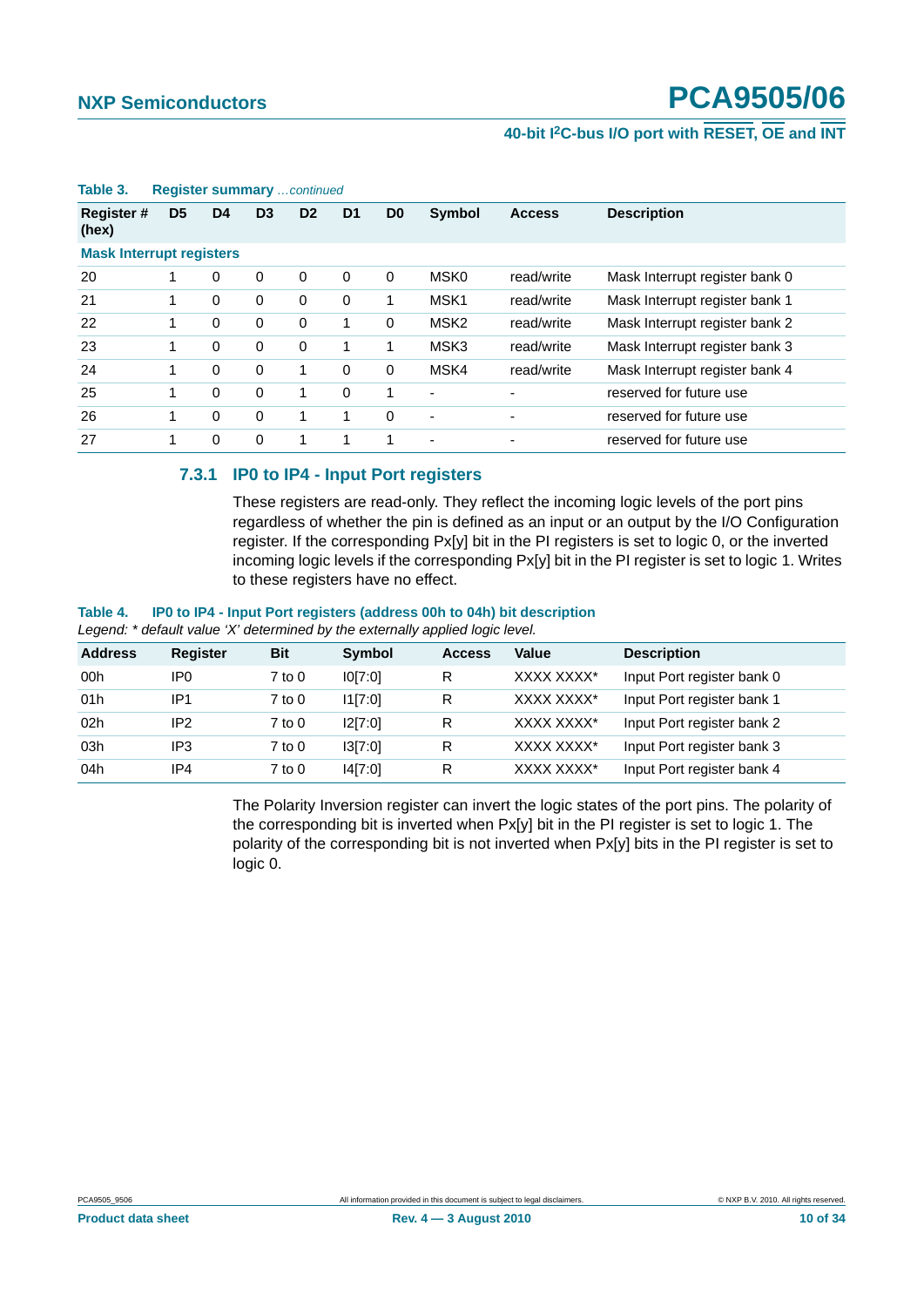### **40-bit I2C-bus I/O port with RESET, OE and INT**

#### <span id="page-10-0"></span>**7.3.2 OP0 to OP4 - Output Port registers**

**Table 5. OP0 to OP4 - Output Port registers (address 08h to 0Ch) bit description**

These registers reflect the outgoing logic levels of the pins defined as outputs by the I/O Configuration register. Bit values in these registers have no effect on pins defined as inputs. In turn, reads from these registers reflect the values that are in the flip-flops controlling the output selection, **not** the actual pin values.

 $Ox[y] = 0$ :  $Ox_y = 0$  if  $Ox_y$  defined as output  $(Cx[y]$  in  $OC$  register = 0).

 $Ox[y] = 1$ :  $Ox \, y = 1$  if  $Ox \, y$  defined as output  $(Cx[y])$  in IOC register = 0).

Where 'x' refers to the bank number (0 to 4); 'y' refers to the bit number (0 to 7).

| Legend: * default value. |                 |            |         |               |            |                             |  |  |  |
|--------------------------|-----------------|------------|---------|---------------|------------|-----------------------------|--|--|--|
| <b>Address</b>           | <b>Register</b> | <b>Bit</b> | Symbol  | <b>Access</b> | Value      | <b>Description</b>          |  |  |  |
| 08h                      | OP <sub>0</sub> | $7$ to $0$ | O0[7:0] | R/W           | 0000 0000* | Output Port register bank 0 |  |  |  |
| 09h                      | OP <sub>1</sub> | $7$ to $0$ | O1[7:0] | R/W           | 0000 0000* | Output Port register bank 1 |  |  |  |
| 0Ah                      | OP <sub>2</sub> | $7$ to $0$ | O2[7:0] | R/W           | 0000 0000* | Output Port register bank 2 |  |  |  |
| 0Bh                      | OP <sub>3</sub> | $7$ to $0$ | O3[7:0] | R/W           | 0000 0000* | Output Port register bank 3 |  |  |  |
| 0Ch                      | OP <sub>4</sub> | $7$ to $0$ | O4[7:0] | R/W           | 0000 0000* | Output Port register bank 4 |  |  |  |

## <span id="page-10-1"></span>**7.3.3 PI0 to PI4 - Polarity Inversion registers**

These registers allow inversion of the polarity of the corresponding Input Port register.

 $P x[y] = 0$ : The corresponding Input Port register data polarity is retained.

 $P x[y] = 1$ : The corresponding Input Port register data polarity is inverted.

Where 'x' refers to the bank number (0 to 4); 'y' refers to the bit number (0 to 7).

**Table 6. PI0 to PI4 - Polarity Inversion registers (address 10h to 14h) bit description** *Legend: \* default value.*

| <b>Address</b>  | <b>Register</b> | <b>Bit</b> | <b>Symbol</b> | <b>Access</b> | Value      | <b>Description</b>                 |
|-----------------|-----------------|------------|---------------|---------------|------------|------------------------------------|
| 10h             | PI0.            | 7 to 0     | P0[7:0]       | R/W           | 0000 0000* | Polarity Inversion register bank 0 |
| 11h             | PI1             | 7 to 0     | P1[7:0]       | R/W           | 0000 0000* | Polarity Inversion register bank 1 |
| 12 <sub>h</sub> | PI <sub>2</sub> | $7$ to $0$ | P2[7:0]       | R/W           | 0000 0000* | Polarity Inversion register bank 2 |
| 13h             | PI3             | 7 to 0     | P3[7:0]       | R/W           | 0000 0000* | Polarity Inversion register bank 3 |
| 14h             | PI4             | 7 to 0     | P4[7:0]       | R/W           | 0000 0000* | Polarity Inversion register bank 4 |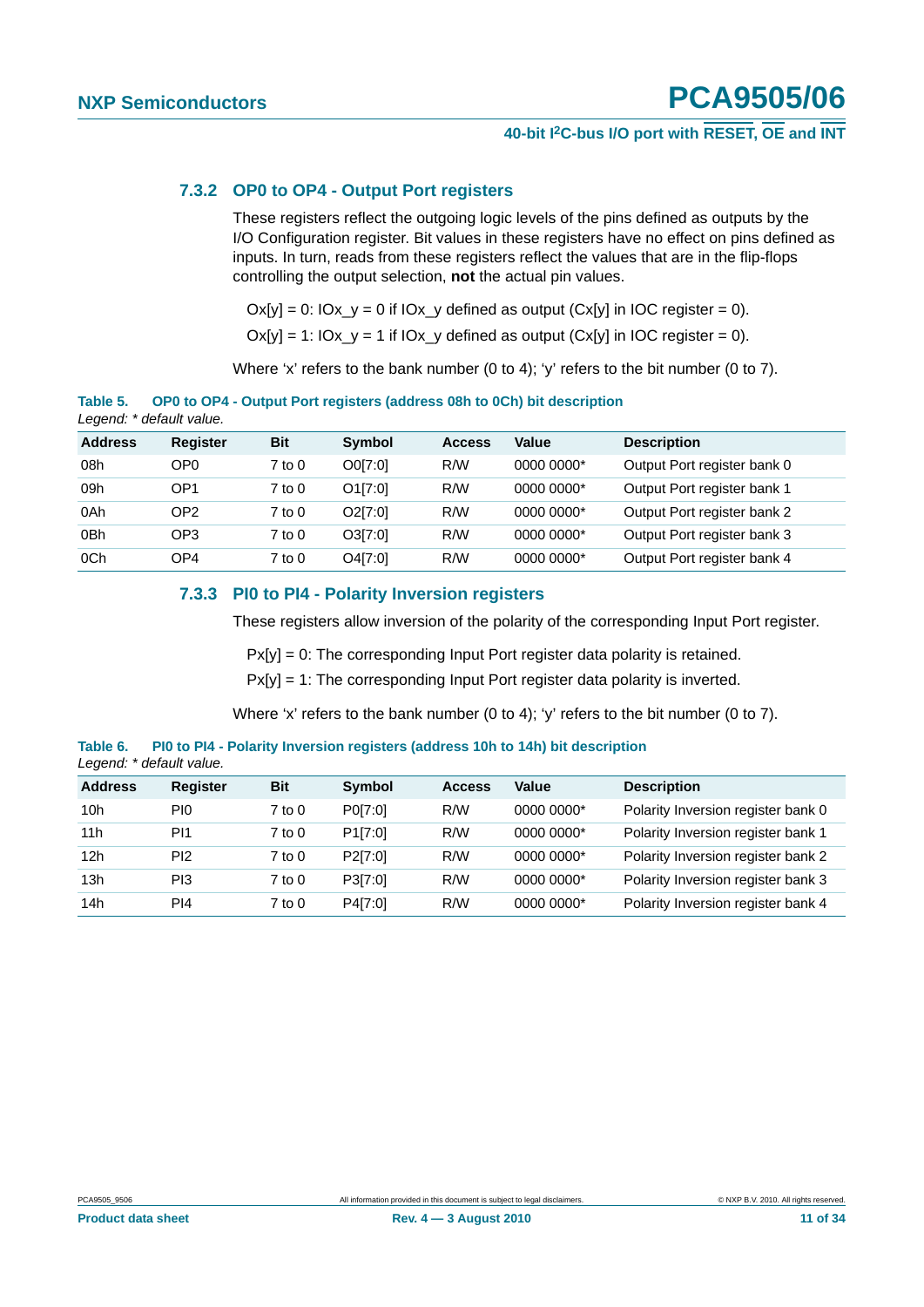### **40-bit I2C-bus I/O port with RESET, OE and INT**

#### <span id="page-11-0"></span>**7.3.4 IOC0 to IOC4 - I/O Configuration registers**

These registers configure the direction of the I/O pins.

 $Cx[y] = 0$ : The corresponding port pin is an output.

 $Cx[y] = 1$ : The corresponding port pin is an input.

Where 'x' refers to the bank number (0 to 4); 'y' refers to the bit number (0 to 7).

**Table 7. IOC0 to IOC4 - I/O Configuration registers (address 18h to 1Ch) bit description** *Legend: \* default value.*

| <b>Address</b> | <b>Register</b>  | <b>Bit</b> | <b>Symbol</b> | <b>Access</b> | Value      | <b>Description</b>                |
|----------------|------------------|------------|---------------|---------------|------------|-----------------------------------|
| 18h            | IOC <sub>0</sub> | $7$ to $0$ | C0[7:0]       | R/W           | 1111 1111* | I/O Configuration register bank 0 |
| 19h            | IOC <sub>1</sub> | $7$ to $0$ | C1[7:0]       | R/W           | 1111 1111* | I/O Configuration register bank 1 |
| 1Ah            | IOC <sub>2</sub> | $7$ to $0$ | C2[7:0]       | R/W           | 1111 1111* | I/O Configuration register bank 2 |
| 1Bh            | IOC <sub>3</sub> | $7$ to $0$ | C3[7:0]       | R/W           | 1111 1111* | I/O Configuration register bank 3 |
| 1Ch            | IOC4             | $7$ to $0$ | C4[7:0]       | R/W           | 1111 1111* | I/O Configuration register bank 4 |

#### <span id="page-11-1"></span>**7.3.5 MSK0 to MSK4 - Mask interrupt registers**

These registers mask the interrupt due to a change in the I/O pins configured as inputs. 'x' refers to the bank number (0 to 4); 'y' refers to the bit number (0 to 7).

 $Mx[y] = 0$ : A level change at the I/O will generate an interrupt if  $J0x$  defined as input  $(Cx[y]$  in IOC register = 1).

 $Mx[y] = 1$ : A level change in the input port will not generate an interrupt if  $JOx$  defined as input  $(Cx[y]$  in IOC register = 1).

|          | Legend: * default value. |  |  |  |                                                                              |  |
|----------|--------------------------|--|--|--|------------------------------------------------------------------------------|--|
| Table 8. |                          |  |  |  | MSK0 to MSK4 - Mask interrupt registers (address 20h to 24h) bit description |  |

| <b>Address</b> | Register         | <b>Bit</b> | Symbol               | <b>Access</b> | Value      | <b>Description</b>             |
|----------------|------------------|------------|----------------------|---------------|------------|--------------------------------|
| 20h            | MSK0             | $7$ to $0$ | M0[7:0]              | R/W           | 1111 1111* | Mask Interrupt register bank 0 |
| 21h            | MSK1             | $7$ to $0$ | M <sub>1</sub> [7:0] | R/W           | 1111 1111* | Mask Interrupt register bank 1 |
| 22h            | MSK <sub>2</sub> | $7$ to $0$ | M2[7:0]              | R/W           | 1111 1111* | Mask Interrupt register bank 2 |
| 23h            | MSK3             | $7$ to $0$ | M3[7:0]              | R/W           | 1111 1111* | Mask Interrupt register bank 3 |
| 24h            | MSK4             | $7$ to $0$ | M4[7:0]              | R/W           | 1111 1111* | Mask Interrupt register bank 4 |

#### <span id="page-11-2"></span>**7.4 Power-on reset**

When power is applied to  $V_{DD}$ , an internal Power-On Reset (POR) holds the PCA9505/06 in a reset condition until  $V_{DD}$  has reached  $V_{POR}$ . At that point, the reset condition is released and the PCA9505/06 registers and I2C-bus state machine will initialize to their default states. Thereafter,  $V_{DD}$  must be lowered below 0.2 V to reset the device.

#### <span id="page-11-3"></span>**7.5 RESET input**

A reset can be accomplished by holding the RESET pin LOW for a minimum of  $t_{w(rst)}$ . The PCA9505/06 registers and I2C-bus state machine will be held in their default states until the RESET input is once again HIGH.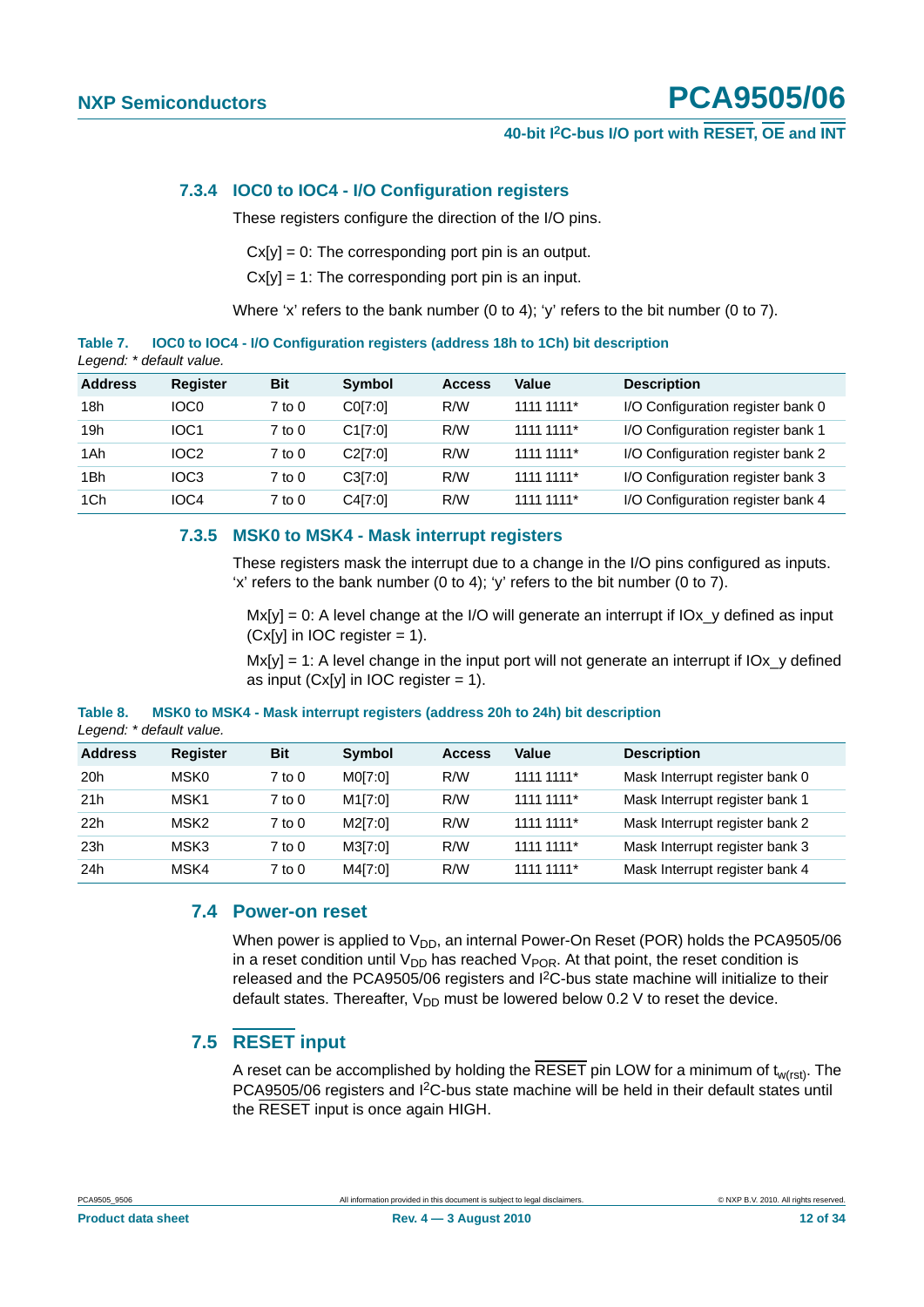### **40-bit I2C-bus I/O port with RESET, OE and INT**

### <span id="page-12-0"></span>**7.6 Interrupt output (INT)**

The open-drain active LOW interrupt is activated when one of the port pins changes state and the port pin is configured as an input and the interrupt on it is not masked. The interrupt is deactivated when the port pin input returns to its previous state or the Input Port register is read.

**Remark:** Changing an I/O from an output to an input may cause a false interrupt to occur if the state of the pin does not match the contents of the Input Port register.

Only a read of the Input Port register that contains the bit(s) image of the input(s) that generated the interrupt clears the interrupt condition.

If more than one input register changed state before a read of the Input Port register is initiated, the interrupt is cleared when all the input registers containing all the inputs that changed are read.

Example: If IO0 5, IO2 3, and IO3 7 change state at the same time, the interrupt is cleared only when INREG0, INREG2, and INREG3 are read.

### <span id="page-12-1"></span>**7.7 Output enable input (OE)**

The active LOW output enable pin allows to enable or disable all the I/Os at the same time. When a LOW level is applied to the OE pin, all the I/Os configured as outputs are enabled and the logic value programmed in their respective OP registers is applied to the pins. When a HIGH level is applied to the  $\overline{OE}$  pin, all the I/Os configured as outputs are 3-stated.

For applications requiring LED blinking with brightness control, this pin can be used to control the brightness by applying a high frequency PWM signal on the OE pin. LEDs can be blinked using the Output Port registers and can be dimmed using the PWM signal on the OE pin thus controlling the brightness by adjusting the duty cycle.

#### <span id="page-12-2"></span>**7.8 Live insertion**

The PCA9505/06 are fully specified for live insertion applications using  $I_{\text{OFF}}$ , power-up 3-states, robust state machine, and 50 ns noise filter. The  $I_{\text{OFF}}$  circuitry disables the outputs, preventing damaging current backflow through the device when it is powered down. The power-up 3-state's circuitry places the outputs in the high-impedance state during power-up and power-down, which prevents driver conflict and bus contention.

The robust state machine does not respond until it sees a valid START condition and the 50 ns noise filter will filter out any insertion glitches. The PCA9505/06 will not cause corruption of active data on the bus, nor will the device be damaged or cause damage to devices already on the bus when similar featured devices are being used.

#### <span id="page-12-3"></span>**7.9 Standby**

The PCA9505/06 goes into standby when the  $I<sup>2</sup>C$ -bus is idle. Standby supply current is lower than 1 μA (typical).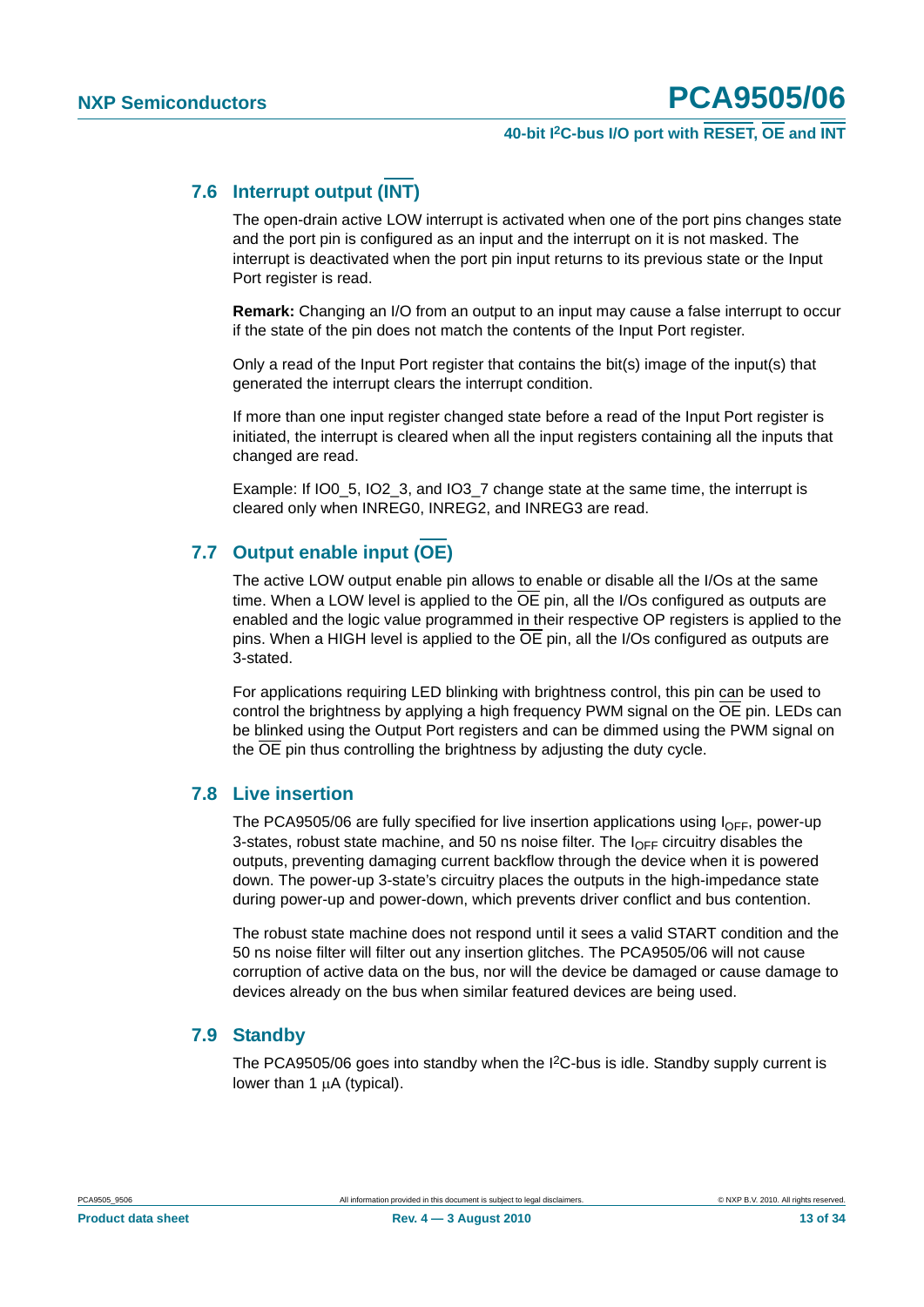### **40-bit I2C-bus I/O port with RESET, OE and INT**

### <span id="page-13-2"></span>**8. Characteristics of the I2C-bus**

The I2C-bus is for 2-way, 2-line communication between different ICs or modules. The two lines are a serial data line (SDA) and a serial clock line (SCL). Both lines must be connected to a positive supply via a pull-up resistor when connected to the output stages of a device. Data transfer may be initiated only when the bus is not busy.

### <span id="page-13-3"></span>**8.1 Bit transfer**

One data bit is transferred during each clock pulse. The data on the SDA line must remain stable during the HIGH period of the clock pulse as changes in the data line at this time will be interpreted as control signals (see [Figure 7](#page-13-0)).



#### <span id="page-13-4"></span><span id="page-13-0"></span>**8.1.1 START and STOP conditions**

Both data and clock lines remain HIGH when the bus is not busy. A HIGH-to-LOW transition of the data line while the clock is HIGH is defined as the START condition (S). A LOW-to-HIGH transition of the data line while the clock is HIGH is defined as the STOP condition (P) (see [Figure 8\)](#page-13-1).



### <span id="page-13-5"></span><span id="page-13-1"></span>**8.2 System configuration**

A device generating a message is a 'transmitter'; a device receiving is the 'receiver'. The device that controls the message is the 'master' and the devices which are controlled by the master are the 'slaves' (see [Figure 9](#page-14-0)).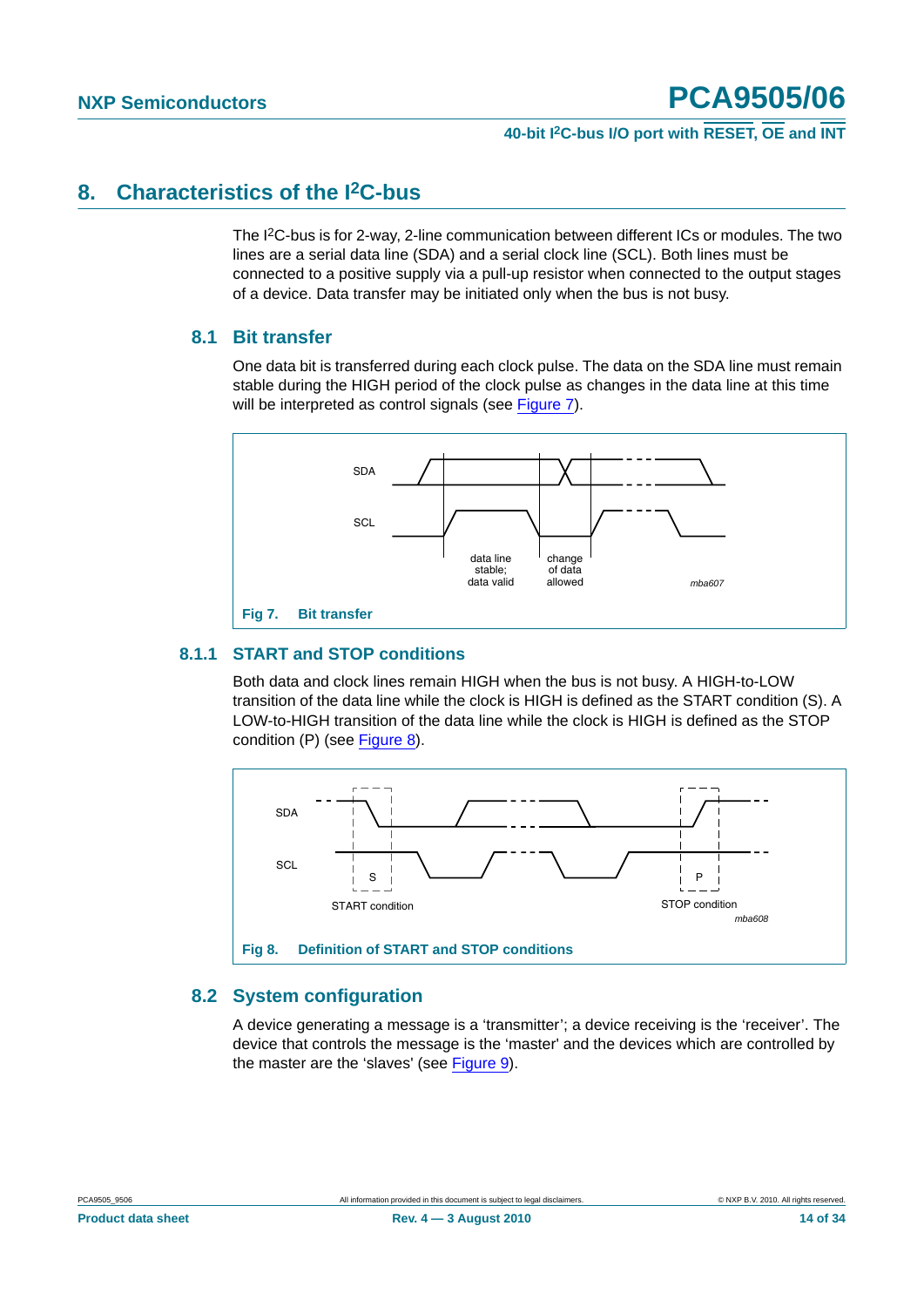**40-bit I2C-bus I/O port with RESET, OE and INT**



### <span id="page-14-1"></span><span id="page-14-0"></span>**8.3 Acknowledge**

The number of data bytes transferred between the START and the STOP conditions from transmitter to receiver is not limited. Each byte of eight bits is followed by one acknowledge bit. The acknowledge bit is a HIGH level put on the bus by the transmitter, whereas the master generates an extra acknowledge related clock pulse.

A slave receiver which is addressed must generate an acknowledge after the reception of each byte. Also a master must generate an acknowledge after the reception of each byte that has been clocked out of the slave transmitter. The device that acknowledges has to pull down the SDA line during the acknowledge clock pulse, so that the SDA line is stable LOW during the HIGH period of the acknowledge related clock pulse; set-up and hold times must be taken into account.

A master receiver must signal an end of data to the transmitter by not generating an acknowledge on the last byte that has been clocked out of the slave. In this event, the transmitter must leave the data line HIGH to enable the master to generate a STOP condition.



#### <span id="page-14-2"></span>**8.4 Bus transactions**

Data is transmitted to the PCA9505/06 registers using Write Byte transfers (see [Figure 11,](#page-15-0) [Figure 12](#page-16-0), and [Figure 13\)](#page-16-1). Data is read from the PCA9505/06 registers using Read and Receive Byte transfers (see [Figure 14\)](#page-17-0).

| <b>Product data sheet</b> |  |
|---------------------------|--|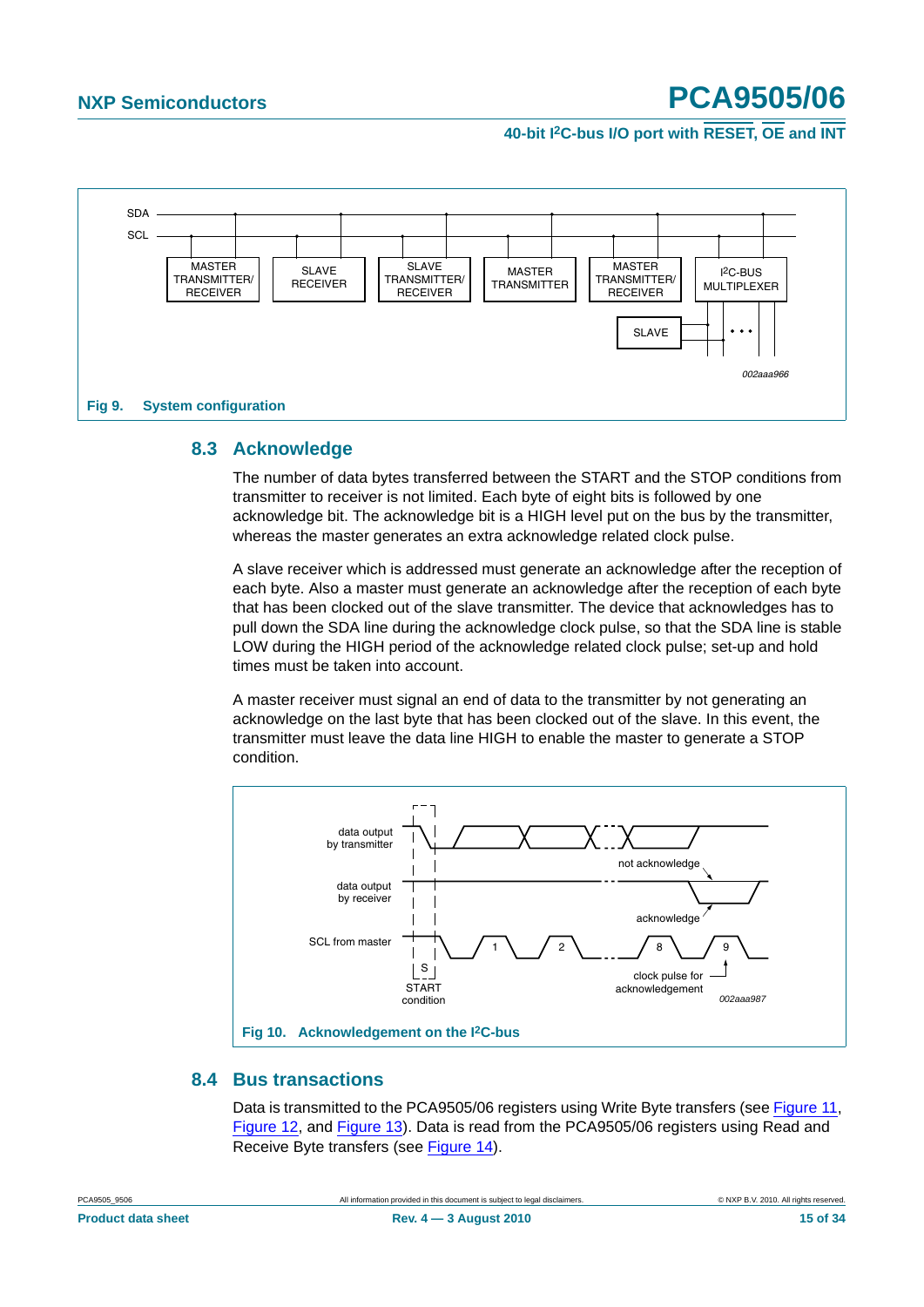

 ${\tt Proco}$  4  ${\tt d}$  and  ${\tt d}$  and  ${\tt d}$  and  ${\tt d}$  and  ${\tt d}$  and  ${\tt d}$  and  ${\tt d}$  and  ${\tt d}$  and  ${\tt d}$  and  ${\tt d}$  and  ${\tt d}$  and  ${\tt d}$  and  ${\tt d}$  and  ${\tt d}$  and  ${\tt d}$  and  ${\tt d}$  and  ${\tt d}$  and  ${\tt d}$ PCA9505\_9506 All rights reserved in this document is subject to legal disclaimers. ◎ NXP B.V. 2010. All rights reserved. ◎ NXP B.V. 2010. All rights reserved. Rev.  $4$ vided in this 3 August 2010 ment is subject to lega **qisclai** 

PCA9505\_9506

**Product data sheet** 

<span id="page-15-0"></span>C NXP B.V. 2010. All rights reserved 16 of 34

**NXP Semiconductors**

**Semiconductors** 

**NXP** 

40-bit 12C-bus I/O port with RESET, OE and INT **40-bit I2C-bus I/O port with RESET, OE and INT PCA9505/06 PCA9505/06**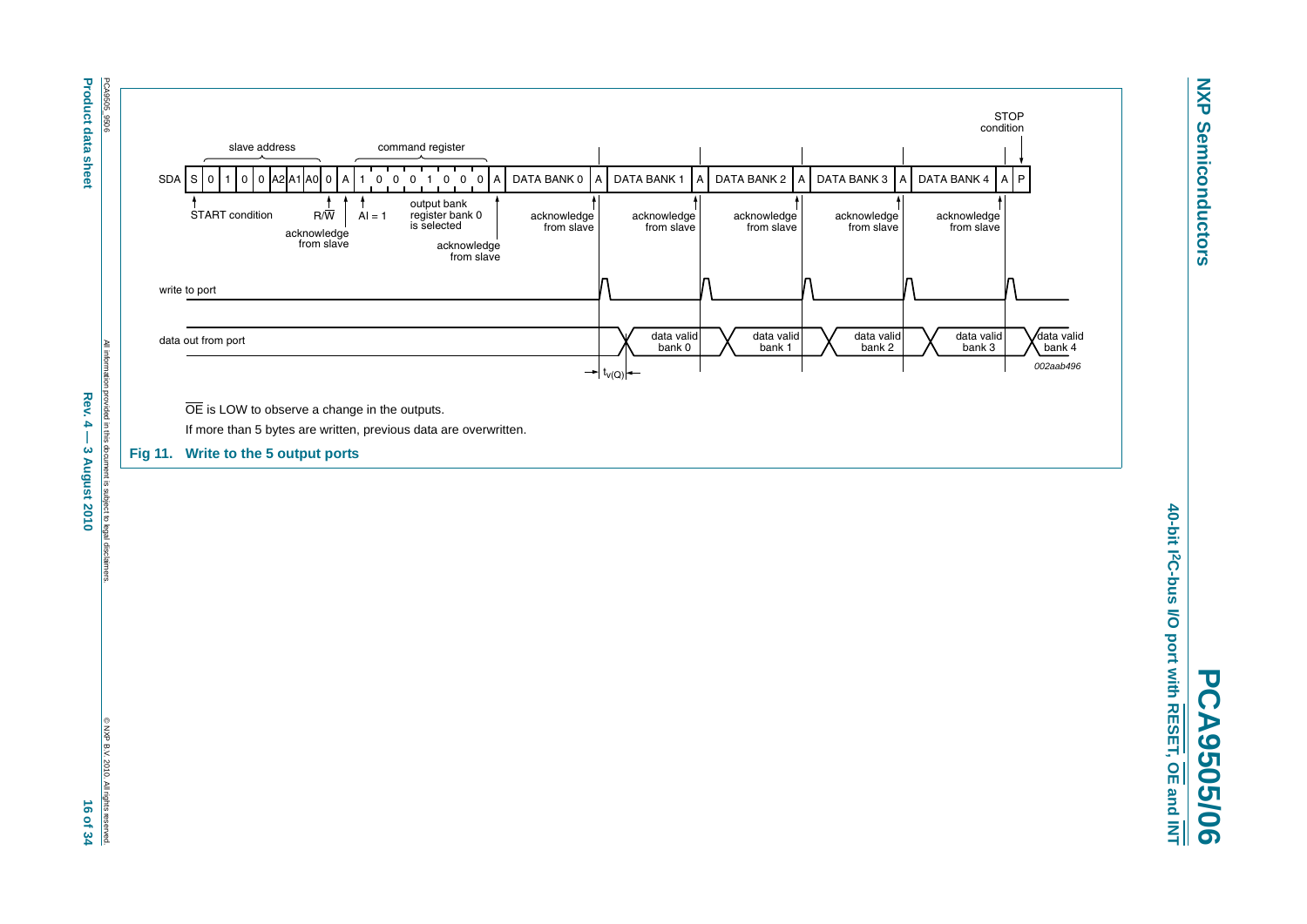<span id="page-16-1"></span><span id="page-16-0"></span>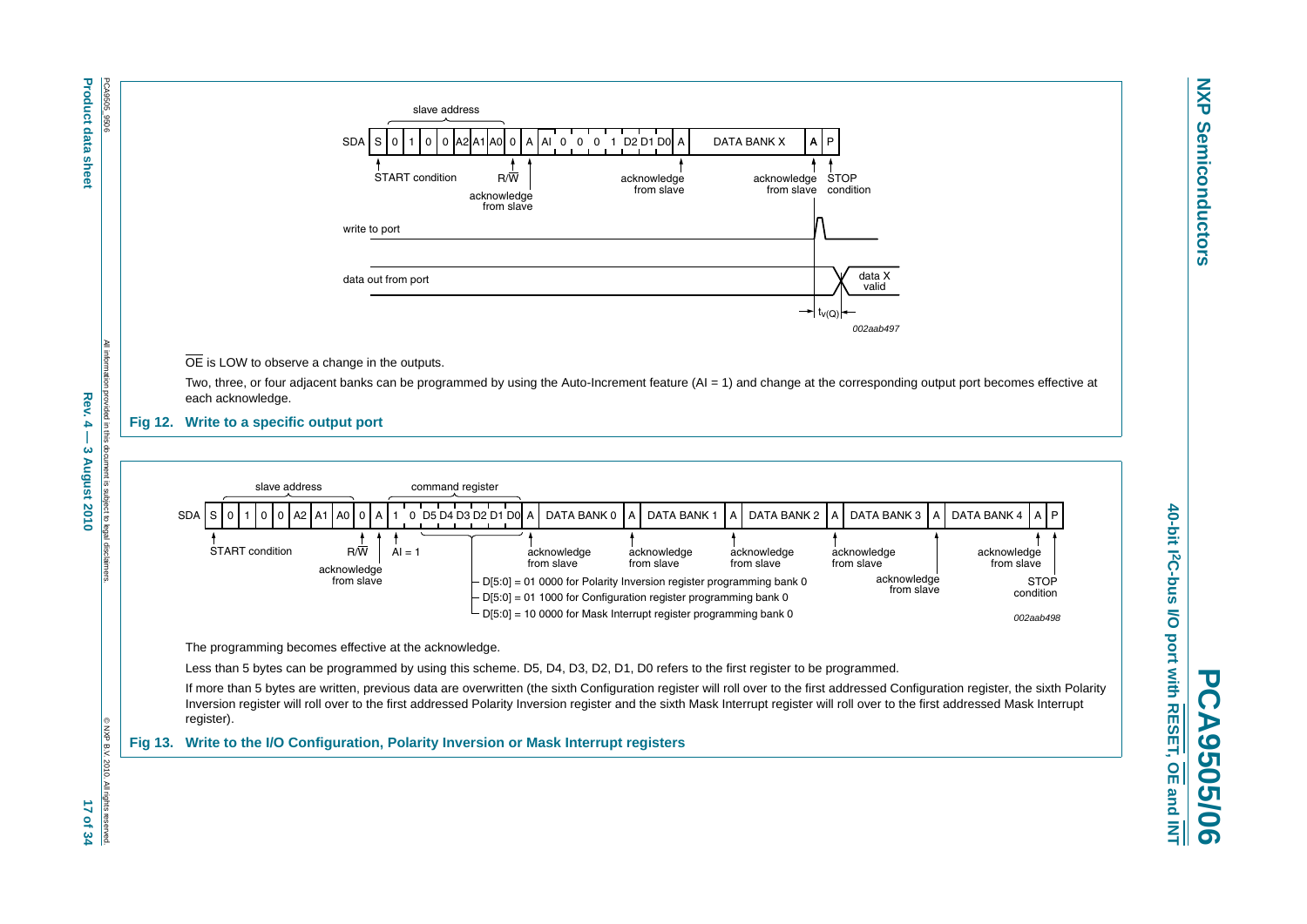

**Product data sheet Rev. 4**  $\approx$  $-$  $-$  $\approx$  $-$  $\approx$  $-$  $-$  $\approx$  $-$  $-$  $\approx$  $-$  $-$  $\approx$  $-$  $-$  $\approx$  $-$  $\approx$  $-$  $\approx$  $-$  $\approx$  $-$  $\approx$  $-$  $\approx$  $-$  $\approx$  $-$  $\approx$  $-$  $\approx$  $-$  $\approx$  $-$  $\approx$  $-$  $\approx$  $-$  $\approx$  $-$  **\approx** PCA9505\_9506 All rights reserved in this document is subject to legal disclaimers. ◎ NXP B.V. 2010. All rights reserved. ◎ NXP B.V. 2010. All rights reserved. Rev.  $4$ provided in this doc 3 August 2010

<span id="page-17-0"></span>



If  $AI = 0$ , the same register is read during the whole sequence.

If AI = 1, the register value is incremented after each read. When the last register bank is read, it rolls over to the first byte of the category (see category definition in [Section 7.2 "Command register"](#page-6-2)).

The INT signal is released only when the last register containing an input that changed has been read. For example, when IO2\_4 and IO4\_7 change at the same time and an Input Port register's read sequence is initiated, starting with IP0, INT is released after IP4 is read (and not after IP2 is read).

**Fig 14. Read from Input Port, Output Port, I/O Configuration, Polarity Inversion or Mask Interrupt registers**

**NXP Semiconductors**

**Semiconductors** 

**NXP**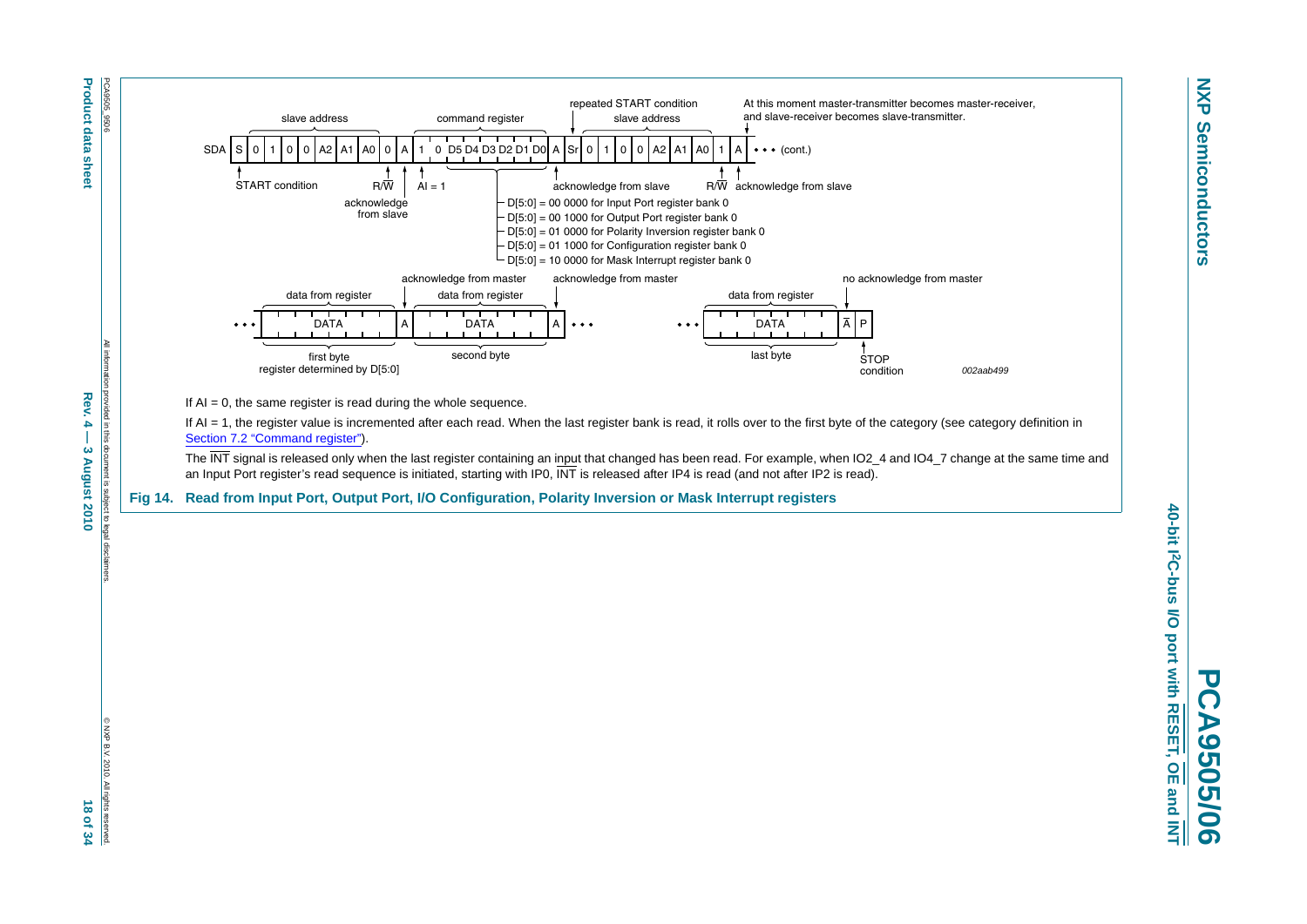**40-bit I2C-bus I/O port with RESET, OE and INT**



## <span id="page-18-0"></span>**9. Application design-in information**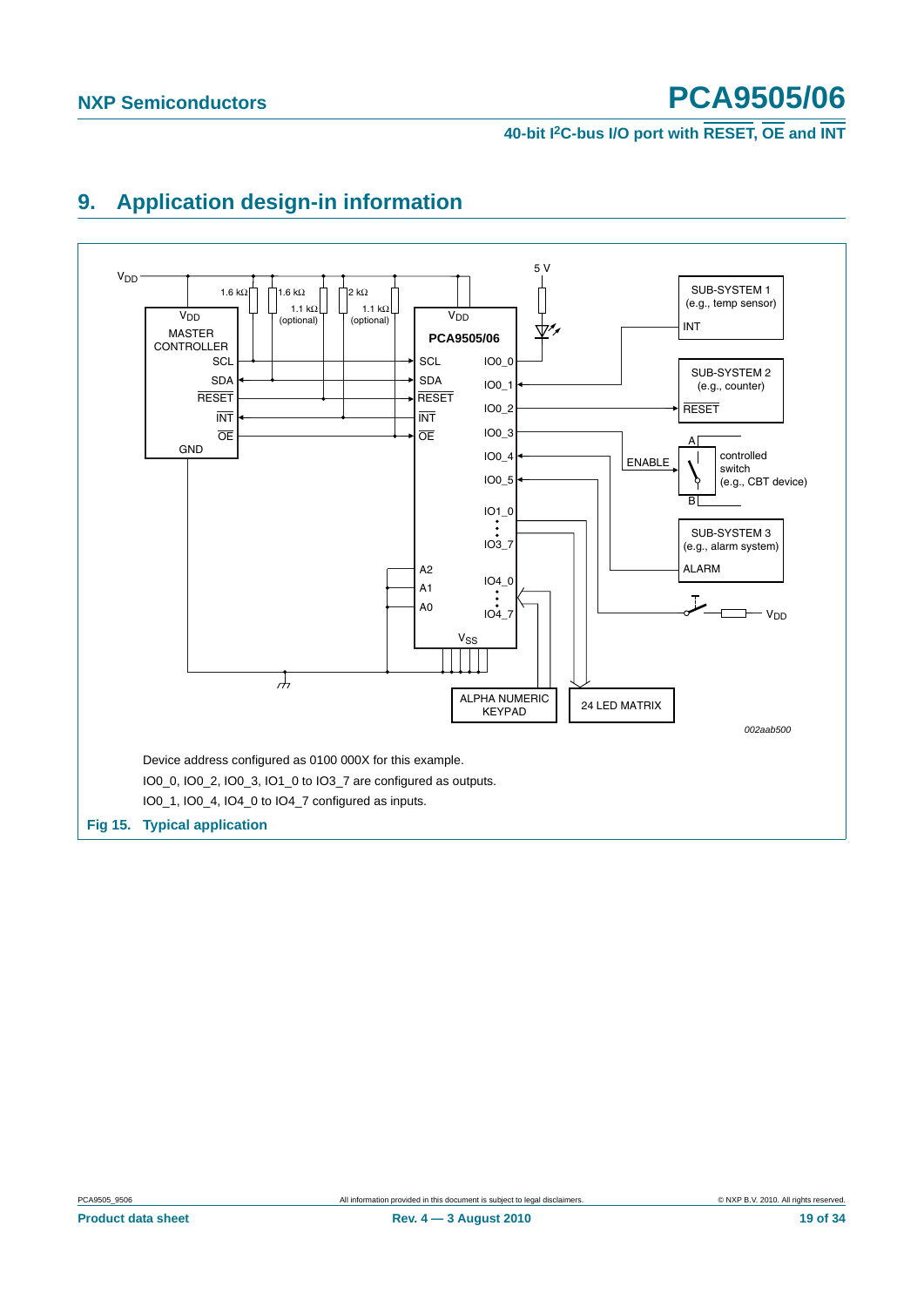**40-bit I2C-bus I/O port with RESET, OE and INT**

### <span id="page-19-1"></span>**10. Limiting values**

#### **Table 9. Limiting values**

*In accordance with the Absolute Maximum Rating System (IEC 60134).*

| <b>Symbol</b>              | <b>Parameter</b>                      | <b>Conditions</b> | <b>Min</b>     | <b>Max</b> | <b>Unit</b>  |
|----------------------------|---------------------------------------|-------------------|----------------|------------|--------------|
| <b>V<sub>DD</sub></b>      | supply voltage                        |                   | $-0.5$         | +6         | V            |
| $V_{1}$                    | input voltage                         |                   | $V_{SS}$ – 0.5 | 5.5        | V            |
| I <sub>I</sub>             | input current                         |                   | ٠              | ±20        | mA           |
| $V_{I/O(n)}$               | input/output voltage on any other pin |                   | $V_{SS} - 0.5$ | 5.5        | V            |
| V <sub>I/O</sub> (IO0n)    | input/output voltage on pin IO0_n     |                   | $V_{SS}$ – 0.5 | 5.5        | V            |
| $I_{O( I/On)}$             | output current on an I/O pin          |                   | $-20$          | $+50$      | mA           |
| <b>I</b> <sub>DD</sub>     | supply current                        |                   |                | 500        | mA           |
| $I_{SS}$                   | ground supply current                 |                   |                | 1100       | mA           |
| $P_{\text{tot}}$           | total power dissipation               |                   | ٠              | 500        | mW           |
| ${\mathsf T}_{\text{stg}}$ | storage temperature                   |                   | $-65$          | $+150$     | $^{\circ}$ C |
| $T_{\mathsf{amb}}$         | ambient temperature                   | operating         | $-40$          | $+85$      | $^{\circ}C$  |
| $T_{\rm i}$                | junction temperature                  | operating         | ٠              | 125        | $^{\circ}$ C |
|                            |                                       | storage           |                | 150        | $^{\circ}C$  |

## <span id="page-19-2"></span>**11. Static characteristics**

### <span id="page-19-0"></span>**Table 10. Static characteristics**

 $V_{DD}$  = 2.3 *V* to 5.5 *V;*  $V_{SS}$  = 0 *V;*  $T_{amb}$  = −40 °*C* to +85 °*C; unless otherwise specified.* 

| <b>Symbol</b>     | <b>Parameter</b>           | <b>Conditions</b>                                                | Min                          | <b>Typ</b> | <b>Max</b> | <b>Unit</b> |
|-------------------|----------------------------|------------------------------------------------------------------|------------------------------|------------|------------|-------------|
| <b>Supply</b>     |                            |                                                                  |                              |            |            |             |
| V <sub>DD</sub>   | supply voltage             |                                                                  | 2.3                          |            | 5.5        | $\vee$      |
| $I_{DD}$          | supply current             | PCA9506 only;<br>operating mode; no load;<br>$f_{SCL}$ = 400 kHz |                              |            |            |             |
|                   |                            | $V_{DD} = 2.3 V$                                                 | -                            | 56         | 95         | μA          |
|                   |                            | $V_{DD} = 3.3 V$                                                 | ۰                            | 98         | 150        | μA          |
|                   |                            | $V_{DD} = 5.5 V$                                                 | $\qquad \qquad \blacksquare$ | 225        | 300        | μA          |
|                   |                            | PCA9505 only;<br>operating mode; no load;<br>$f_{SCL} = 400$ kHz |                              |            |            |             |
|                   |                            | $V_{DD} = 2.3 V$                                                 | -                            | 1          | 1.5        | mA          |
|                   |                            | $V_{DD} = 3.3 V$                                                 | -                            | 1.5        | 2          | mA          |
|                   |                            | $V_{DD} = 5.5 V$                                                 | $\qquad \qquad \blacksquare$ | 2.7        | 3.5        | mA          |
| $I_{\text{stbH}}$ | HIGH-level standby current | no load; $f_{SCL} = 0$ kHz;<br>$I/O =$ inputs; $V_I = V_{DD}$    |                              |            |            |             |
|                   |                            | $V_{DD} = 2.3 V$                                                 | $\overline{\phantom{a}}$     | 0.15       | 11         | μA          |
|                   |                            | $V_{DD} = 3.3 V$                                                 | $\overline{\phantom{a}}$     | 0.25       | 12         | μA          |
|                   |                            | $V_{DD} = 5.5 V$                                                 | $\overline{\phantom{a}}$     | 0.75       | 15.5       | μA          |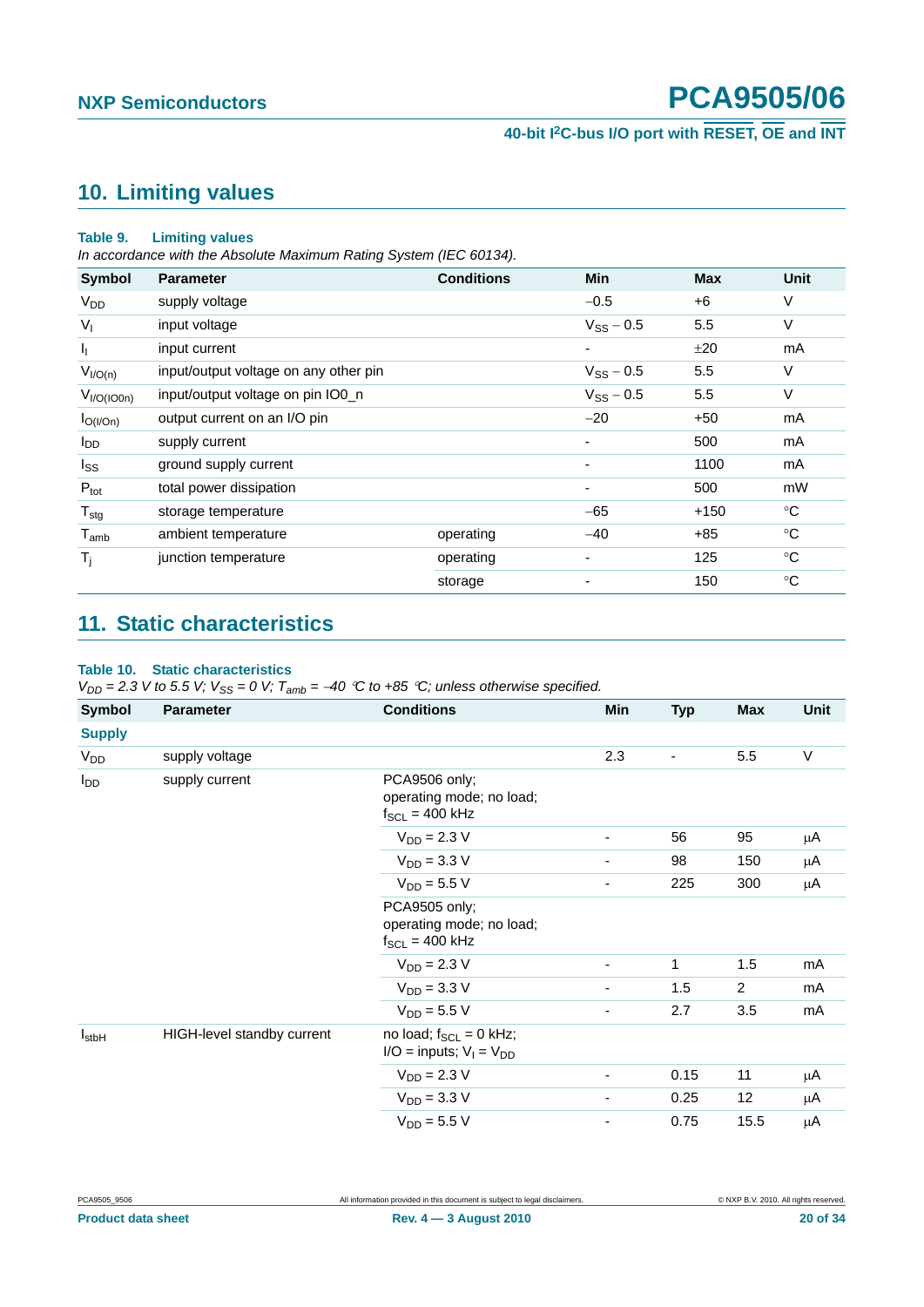### **40-bit I2C-bus I/O port with RESET, OE and INT**

### I<sub>stbL</sub> LOW-level standby current PCA9505 only  $V_{DD} = 2.3 \text{ V}$  - 0.97 2 mA  $V_{DD} = 3.3 \text{ V}$  - 1.3 3 mA  $V_{DD} = 5.5 \text{ V}$  - 2.2 5 mA  $V_{POR}$  power-on reset voltage<sup>[1]</sup> no load;  $V_I = V_{DD}$  or  $V_{SS}$  - 1.70 2.0 V **Input SCL; input/output SDA**  $V_{\parallel}$  LOW-level input voltage  $-0.5$  -  $+0.3V_{\parallel}$  V  $V_{IH}$  HIGH-level input voltage  $0.7V_{DD}$  - 5.5 V  $I_{\text{O}}$  LOW-level output current  $V_{\text{O}} = 0.4 \text{ V}$  20 - - mA  $V_1 = V_{DD} = V_{SS}$  -1 - +1 μA  $C_i$  input capacitance  $V_1 = V_{SS}$   $V_2 = V_{SS}$   $V_3 = V_{SS}$   $V_4 = V_{SS}$   $V_5 = V_{SS}$   $V_6 = V_{SS}$   $V_7 = V_{SS}$   $V_8 = V_{SS}$   $V_9 = V_{SS}$   $V_1 = V_{SS}$   $V_1 = V_{SS}$   $V_2 = V_{SS}$   $V_3 = V_{SS}$   $V_4 = V_{SS}$   $V_5 = V_{SS}$   $V_6 = V_{SS}$   $V_7 = V_{SS}$   $V_8 = V_{SS}$  **I/Os** V<sub>II</sub> LOW-level input voltage −0.5 - +0.8 V V<sub>IH</sub> HIGH-level input voltage 2 - 5.5 V  $I_{\text{O}}$  LOW-level output current  $V_{\text{O}} = 0.5$  V  $V_{DD} = 2.3 \text{ V}$  10 - - mA  $V_{DD} = 3.0 \text{ V}$  12 - - mA  $V_{DD} = 4.5 \text{ V}$  15 - - mA  $I_{\text{Ol (tot)}}$  total LOW-level output current  $V_{\text{OI}} = 0.5 V; V_{\text{DD}} = 4.5 V$  - - 0.6 A  $V_{OH}$  HIGH-level output voltage  $I_{OH} = -10 \text{ mA}$  $V_{DD} = 2.3 \text{ V}$  1.6 - - V  $V_{DD} = 3.0 \text{ V}$  2.3 - - V  $V_{DD} = 4.5 \text{ V}$  4.0 - V I<sub>LIH</sub> HIGH-level input leakage current V<sub>DD</sub> = 3.6 V; V<sub>I</sub> = V<sub>DD</sub> - 3.6 -1 - +1 μA  $I_{\text{L}}$  LOW-level input leakage current  $V_{\text{DD}} = 5.5 \text{ V}; V_1 = V_{\text{SS}}$ PCA9506 only  $-1$  -  $+1$   $\mu$ A PCA9505 only −100 - +1 μA C<sub>i</sub> input capacitance **a** contract the contract of the contract of the contract of the contract of the contract of the pF  $C_0$  output capacitance  $C_0$  output capacitance **Interrupt INT**  $I_{\text{O}}$  LOW-level output current  $V_{\text{O}} = 0.4 \text{ V}$  6 - - mA I<sub>OH</sub> HIGH-level output current −1 - +1 μA  $C_0$  output capacitance  $C_0$  output capacitance  $C_1$  output capacitance  $C_2$  output capacitance **Inputs RESET and OE** V<sub>II</sub> LOW-level input voltage −0.5 - +0.8 V V<sub>IH</sub> HIGH-level input voltage 2 - 5.5 V I<sub>LI</sub> input leakage current **i** input leakage current in the set of the set of the set of the set of the set of the set of the set of the set of the set of the set of the set of the set of the set of the set of the set o  $C_i$  input capacitance  $C_i$  in the set of  $\overline{S}$  of  $\overline{S}$  b  $\overline{P}$  $V_{DD}$  = 2.3 V to 5.5 V;  $V_{SS}$  = 0 V;  $T_{amb}$  = -40 °C to +85 °C; unless otherwise specified. **Symbol Parameter Conditions Min Typ Max Unit**

#### **Table 10. Static characteristics** *…continued*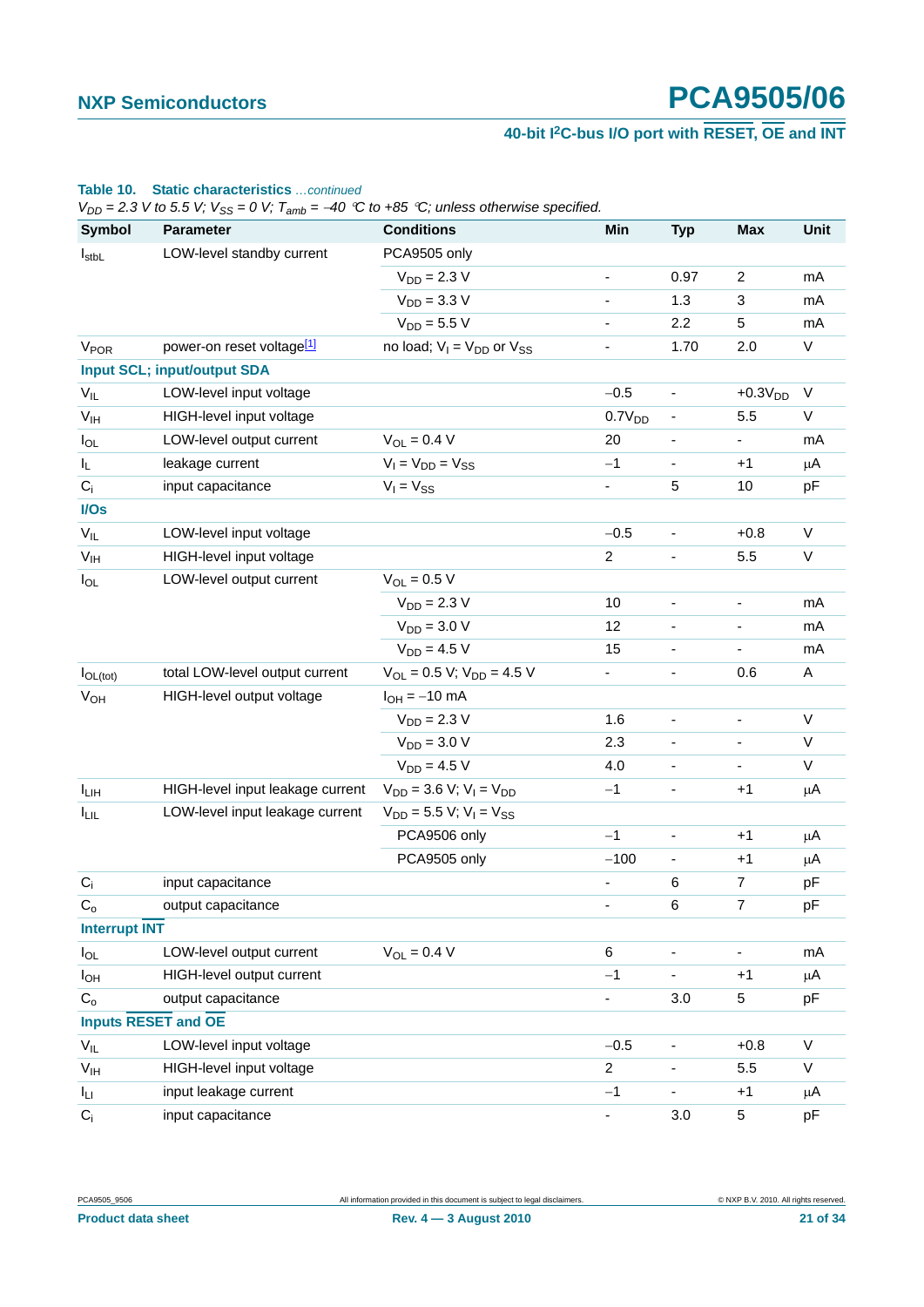### **40-bit I2C-bus I/O port with RESET, OE and INT**

| $V_{DD}$ = 2.3 V to 5.5 V; $V_{SS}$ = 0 V; $T_{amb}$ = -40 °C to +85 °C; unless otherwise specified. |                          |                   |                    |     |             |      |  |
|------------------------------------------------------------------------------------------------------|--------------------------|-------------------|--------------------|-----|-------------|------|--|
| <b>Symbol</b>                                                                                        | <b>Parameter</b>         | <b>Conditions</b> | Min                | Typ | Max         | Unit |  |
|                                                                                                      | Inputs A0, A1, A2        |                   |                    |     |             |      |  |
| $V_{IL}$                                                                                             | LOW-level input voltage  |                   | $-0.5$             | ۰   | $+0.3VDD$ V |      |  |
| V <sub>IH</sub>                                                                                      | HIGH-level input voltage |                   | 0.7V <sub>DD</sub> | ۰   | 5.5         | v    |  |
| Ιu                                                                                                   | input leakage current    |                   | -1                 | ۰   | $+1$        | μA   |  |
| $C_i$                                                                                                | input capacitance        |                   | $\blacksquare$     | 3.5 | 5           | pF   |  |

#### **Table 10. Static characteristics** *…continued*

<span id="page-21-0"></span>[1]  $V_{DD}$  must be lowered to 0.2 V in order to reset part.

## <span id="page-21-1"></span>**12. Dynamic characteristics**

#### **Table 11. Dynamic characteristics**

| <b>Symbol</b>               | <b>Parameter</b>                                                                                                    | <b>Conditions</b> |          | <b>Standard mode</b><br>$I2C-bus$ |                | Fast mode I <sup>2</sup> C-bus |                          | Unit |
|-----------------------------|---------------------------------------------------------------------------------------------------------------------|-------------------|----------|-----------------------------------|----------------|--------------------------------|--------------------------|------|
|                             |                                                                                                                     |                   |          | <b>Min</b>                        | Max            | <b>Min</b>                     | <b>Max</b>               |      |
| $f_{SCL}$                   | SCL clock frequency                                                                                                 |                   | $[1]$    | 0                                 | 100            | $\Omega$                       | 400                      | kHz  |
| t <sub>BUF</sub>            | bus free time between a STOP and<br>START condition                                                                 |                   |          | 4.7                               |                | 1.3                            |                          | μs   |
| t <sub>HD;STA</sub>         | hold time (repeated) START<br>condition                                                                             |                   |          | 4.0                               | ä,             | 0.6                            |                          | μS   |
| t <sub>SU;STA</sub>         | set-up time for a repeated START<br>condition                                                                       |                   |          | 4.7                               | ÷              | 0.6                            |                          | μS   |
| $t_{\text{SU;STO}}$         | set-up time for STOP condition                                                                                      |                   |          | 4.0                               | $\blacksquare$ | 0.6                            | $\overline{\phantom{a}}$ | μS   |
| t <sub>HD;DAT</sub>         | data hold time                                                                                                      |                   |          | 0                                 |                | $\Omega$                       | $\frac{1}{2}$            | ns   |
| t <sub>VD</sub> :ACK        | data valid acknowledge time <sup>[2]</sup>                                                                          |                   |          | 0.1                               | 3.45           | 0.1                            | 0.9                      | μS   |
| t <sub>VD;DAT</sub>         | data valid time <sup>[3]</sup>                                                                                      |                   |          | 0.1                               | 3.45           | 0.1                            | 0.9                      | μS   |
| $t_{\text{SU:DAT}}$         | data set-up time                                                                                                    |                   |          | 250                               | ٠              | 100                            | $\blacksquare$           | ns   |
| t <sub>LOW</sub>            | LOW period of the SCL clock                                                                                         |                   |          | 4.7                               | $\blacksquare$ | 1.3                            | $\blacksquare$           | μS   |
| t <sub>HIGH</sub>           | HIGH period of the SCL clock                                                                                        |                   |          | 4.0                               | ä,             | 0.6                            | $\overline{\phantom{a}}$ | μS   |
| t                           | fall time of both SDA and SCL<br>signals                                                                            |                   | $[4][5]$ | ÷,                                | 300            | $20 + 0.1C_b$ <sup>[6]</sup>   | 300                      | ns   |
| $\mathfrak{t}_{\mathsf{r}}$ | rise time of both SDA and SCL<br>signals                                                                            |                   | [4][5]   | $\overline{a}$                    | 1000           | $20 + 0.1 C_b$ <sup>[6]</sup>  | 300                      | ns   |
| $t_{SP}$                    | pulse width of spikes that must be<br>suppressed by the input filter                                                |                   | $[7]$    | $\blacksquare$                    | 50             |                                | 50                       | ns   |
| <b>Port timing</b>          |                                                                                                                     |                   |          |                                   |                |                                |                          |      |
| $t_{en}$                    | enable time                                                                                                         | output            |          | $\blacksquare$                    | 80             | $\blacksquare$                 | 80                       | ns   |
| $t_{dis}$                   | disable time                                                                                                        | output            |          | $\overline{\phantom{a}}$          | 40             | ÷,                             | 40                       | ns   |
| $t_{V(Q)}$                  | data output valid time                                                                                              |                   |          |                                   | 250            |                                | 250                      | ns   |
| $t_{\text{su}(D)}$          | data input set-up time                                                                                              |                   |          | 100                               | ÷,             | 100                            | $\blacksquare$           | ns   |
| $t_{h(D)}$                  | data input hold time                                                                                                |                   |          | 0.5                               | $\blacksquare$ | 0.5                            | $\overline{\phantom{a}}$ | μS   |
| <b>Interrupt timing</b>     |                                                                                                                     |                   |          |                                   |                |                                |                          |      |
| $t_{V(INT_N)}$              | valid time on pin INT_N                                                                                             |                   |          | $\overline{\phantom{a}}$          | 4              | ä,                             | 4                        | μS   |
| $t_{rst(INT N)}$            | reset time on pin INT_N                                                                                             |                   |          |                                   | 4              |                                | 4                        | μS   |
| PCA9505_9506                | @ NXP B.V. 2010. All rights reserved.<br>All information provided in this document is subject to legal disclaimers. |                   |          |                                   |                |                                |                          |      |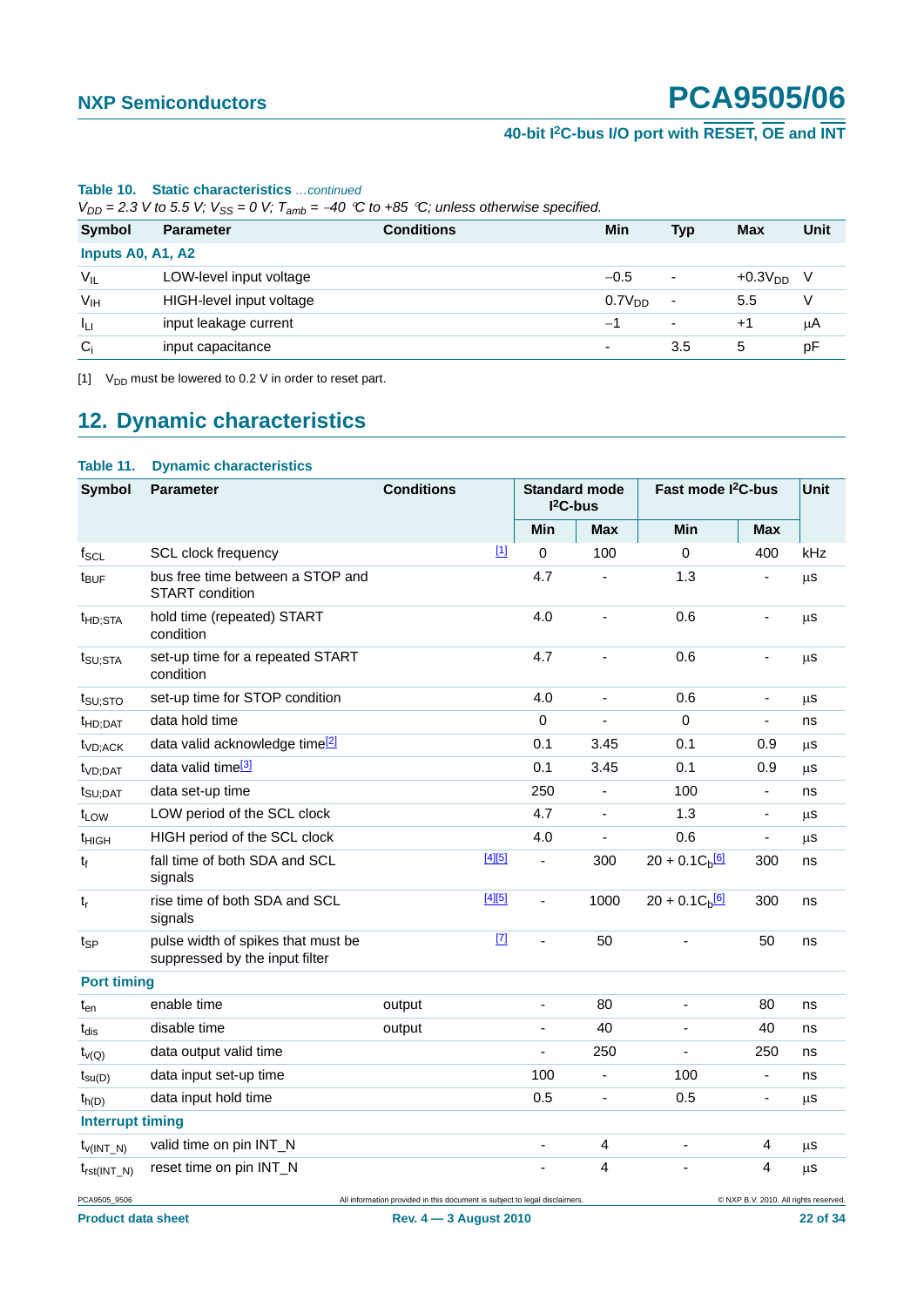### **40-bit I2C-bus I/O port with RESET, OE and INT**

| Symbol         | <b>Parameter</b>    | <b>Conditions</b> | <b>Standard mode</b><br>$12C-bus$ |                          | Fast mode <sup>2</sup> C-bus |                          | Unit |
|----------------|---------------------|-------------------|-----------------------------------|--------------------------|------------------------------|--------------------------|------|
|                |                     |                   | Min                               | <b>Max</b>               | Min                          | <b>Max</b>               |      |
| <b>Reset</b>   |                     |                   |                                   |                          |                              |                          |      |
| $t_{w(rst)}$   | reset pulse width   |                   | 4                                 | $\overline{\phantom{a}}$ | 4                            |                          | ns   |
| $t_{rec(rst)}$ | reset recovery time |                   | 0                                 | -                        | 0                            | $\overline{\phantom{0}}$ | ns   |
| $t_{rst}$      | reset time          |                   | 100                               | -                        | 100                          | $\overline{\phantom{0}}$ | ns   |

#### **Table 11. Dynamic characteristics** *…continued*

<span id="page-22-0"></span>[1] Minimum SCL clock frequency is limited by the bus time-out feature, which resets the serial bus interface if either SDA or SCL is held LOW for a minimum of 25 ms. Disable bus time-out feature for DC operation.

<span id="page-22-1"></span> $[2]$  t<sub>VD;ACK</sub> = time for Acknowledgement signal from SCL LOW to SDA (out) LOW.

<span id="page-22-2"></span> $[3]$  t<sub>VD:DAT</sub> = minimum time for SDA data out to be valid following SCL LOW.

<span id="page-22-3"></span>[4] A master device must internally provide a hold time of at least 300 ns for the SDA signal (refer to the V<sub>IL</sub> of the SCL signal) in order to bridge the undefined region SCL's falling edge.

<span id="page-22-4"></span>[5] The maximum  $t_f$  for the SDA and SCL bus lines is specified at 300 ns. The maximum fall time for the SDA output stage  $t_f$  is specified at 250 ns. This allows series protection resistors to be connected between the SDA and the SCL pins and the SDA/SCL bus lines without exceeding the maximum specified  $t_f$ .

<span id="page-22-5"></span>[6]  $C_b$  = total capacitance of one bus line in pF.

<span id="page-22-6"></span>[7] Input filters on the SDA and SCL inputs suppress noise spikes less than 50 ns.

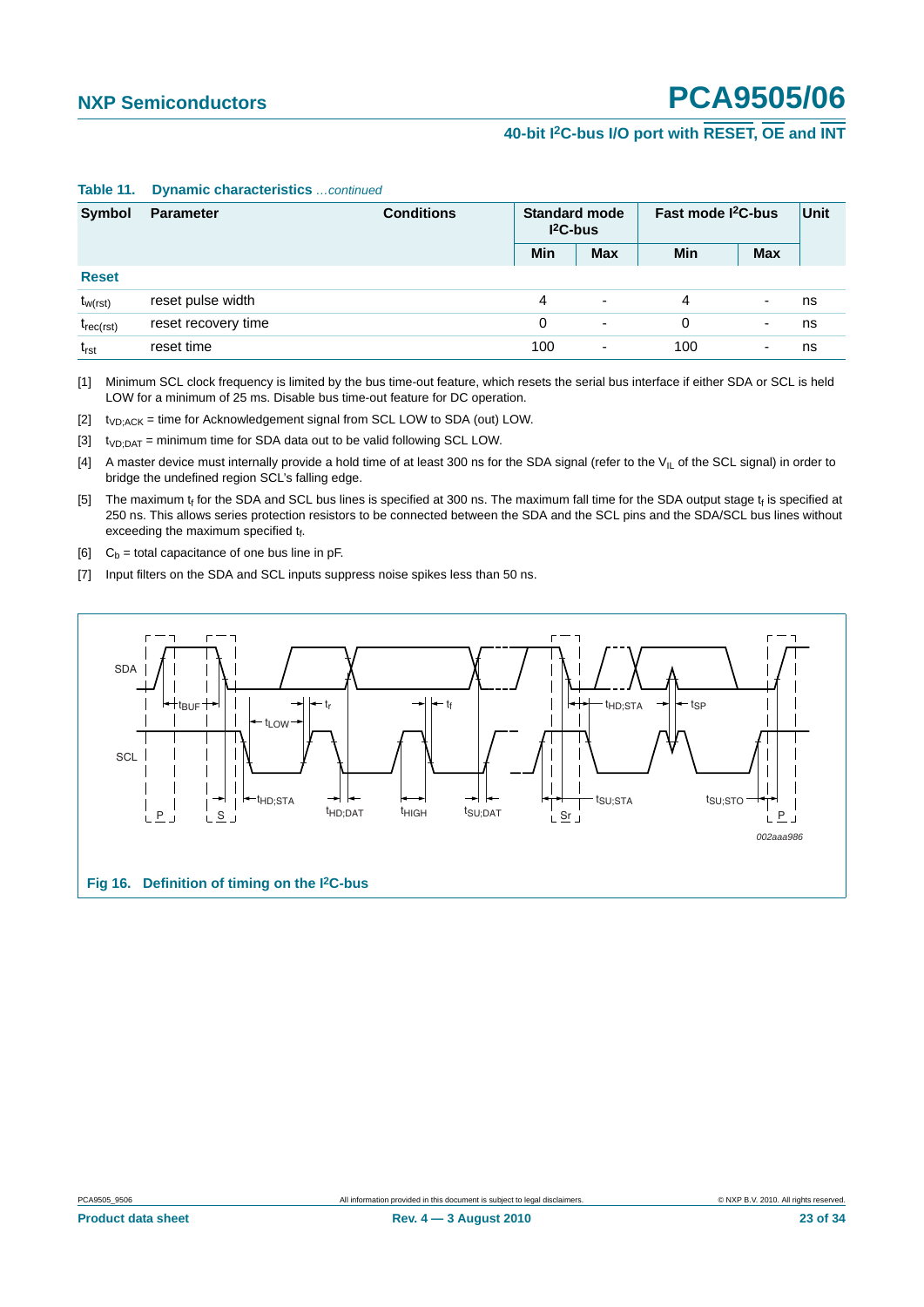### **40-bit I2C-bus I/O port with RESET, OE and INT**



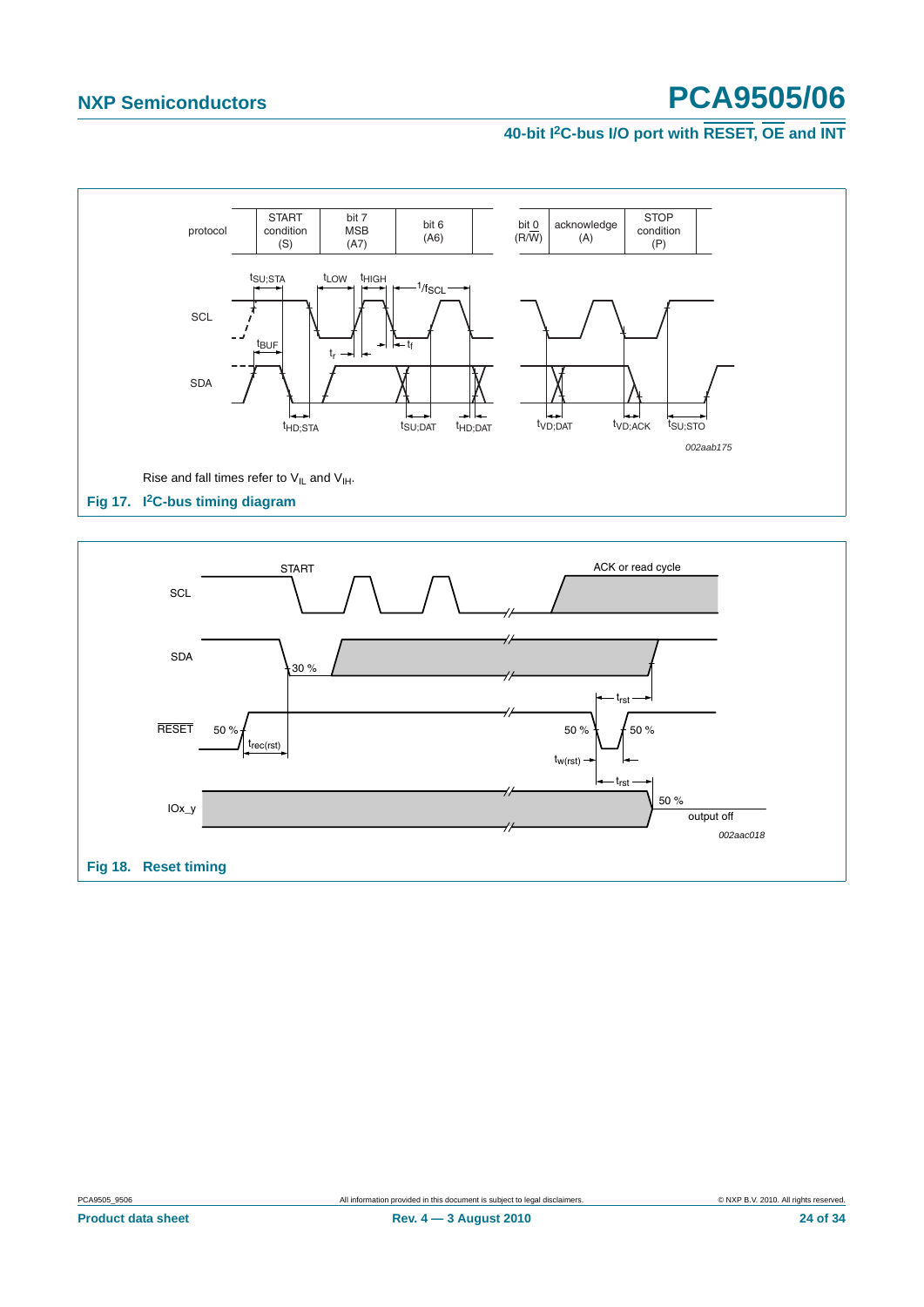### **40-bit I2C-bus I/O port with RESET, OE and INT**

### <span id="page-24-0"></span>**13. Test information**

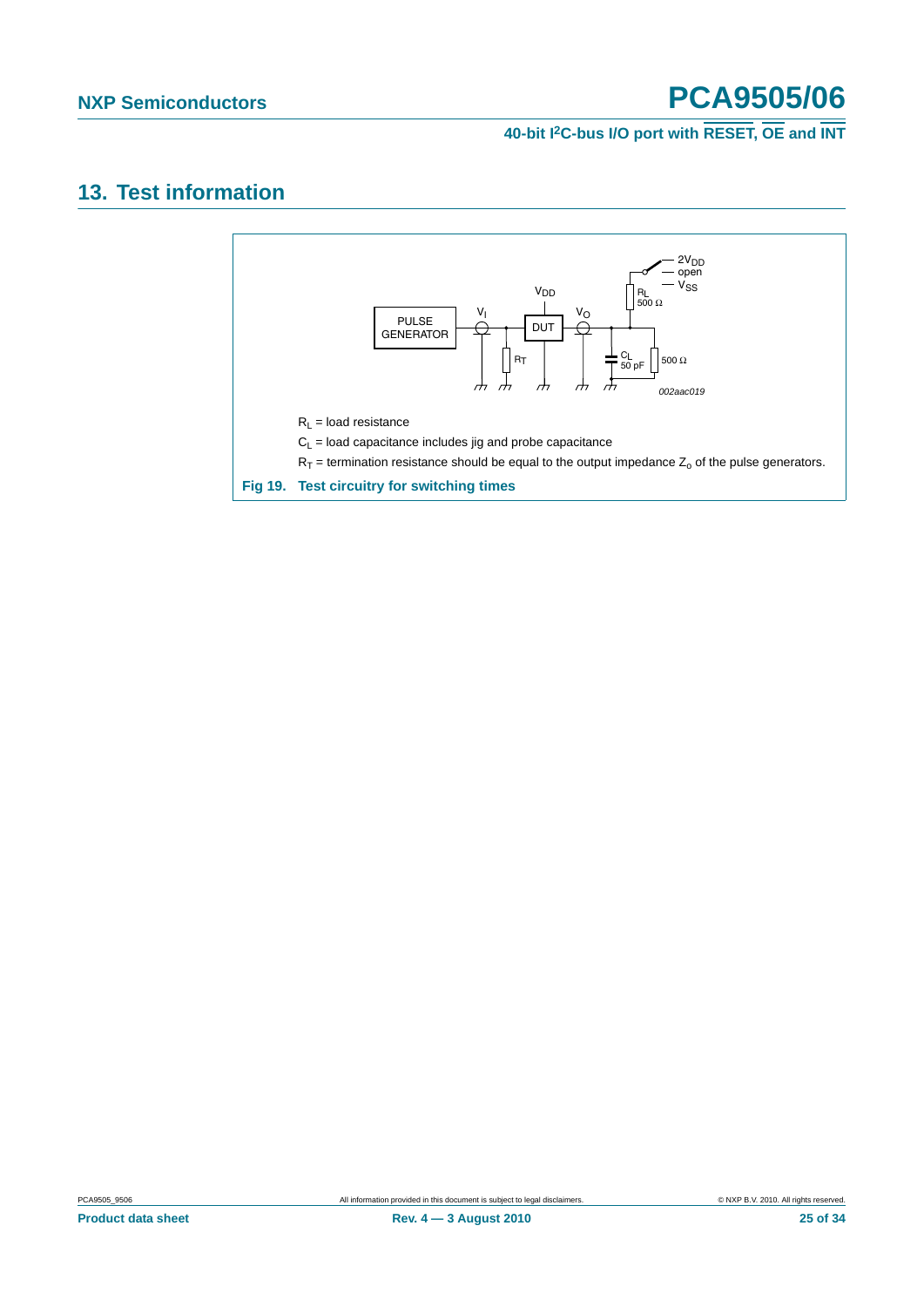**40-bit I2C-bus I/O port with RESET, OE and INT**

### <span id="page-25-0"></span>**14. Package outline**



#### **Fig 20. Package outline SOT364-1 (TSSOP56)**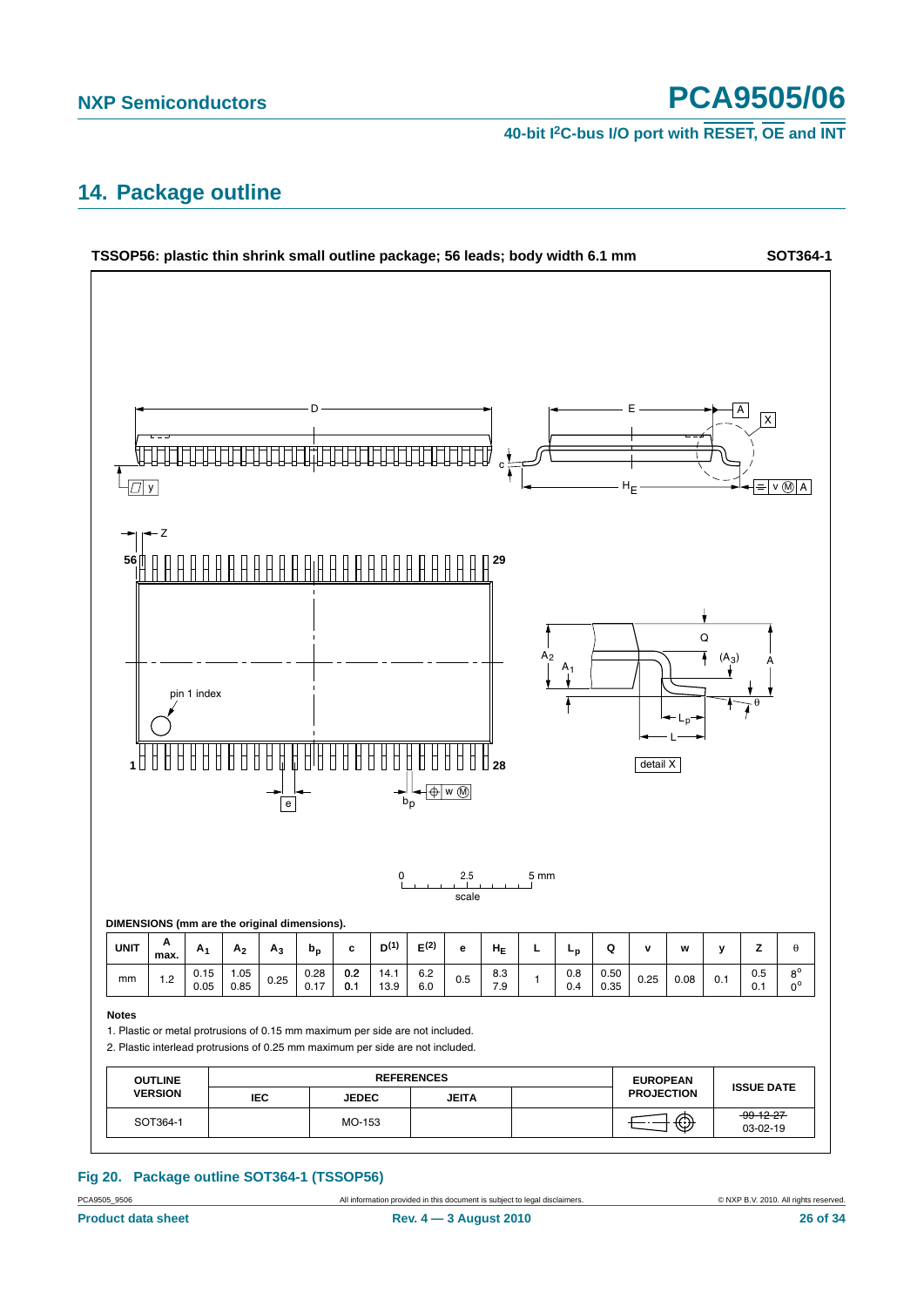**SOT684-1**

**40-bit I2C-bus I/O port with RESET, OE and INT**



#### **HVQFN56: plastic thermal enhanced very thin quad flat package; no leads; 56 terminals; body 8 x 8 x 0.85 mm**

**Fig 21. Package outline SOT684-1 (HVQFN56)**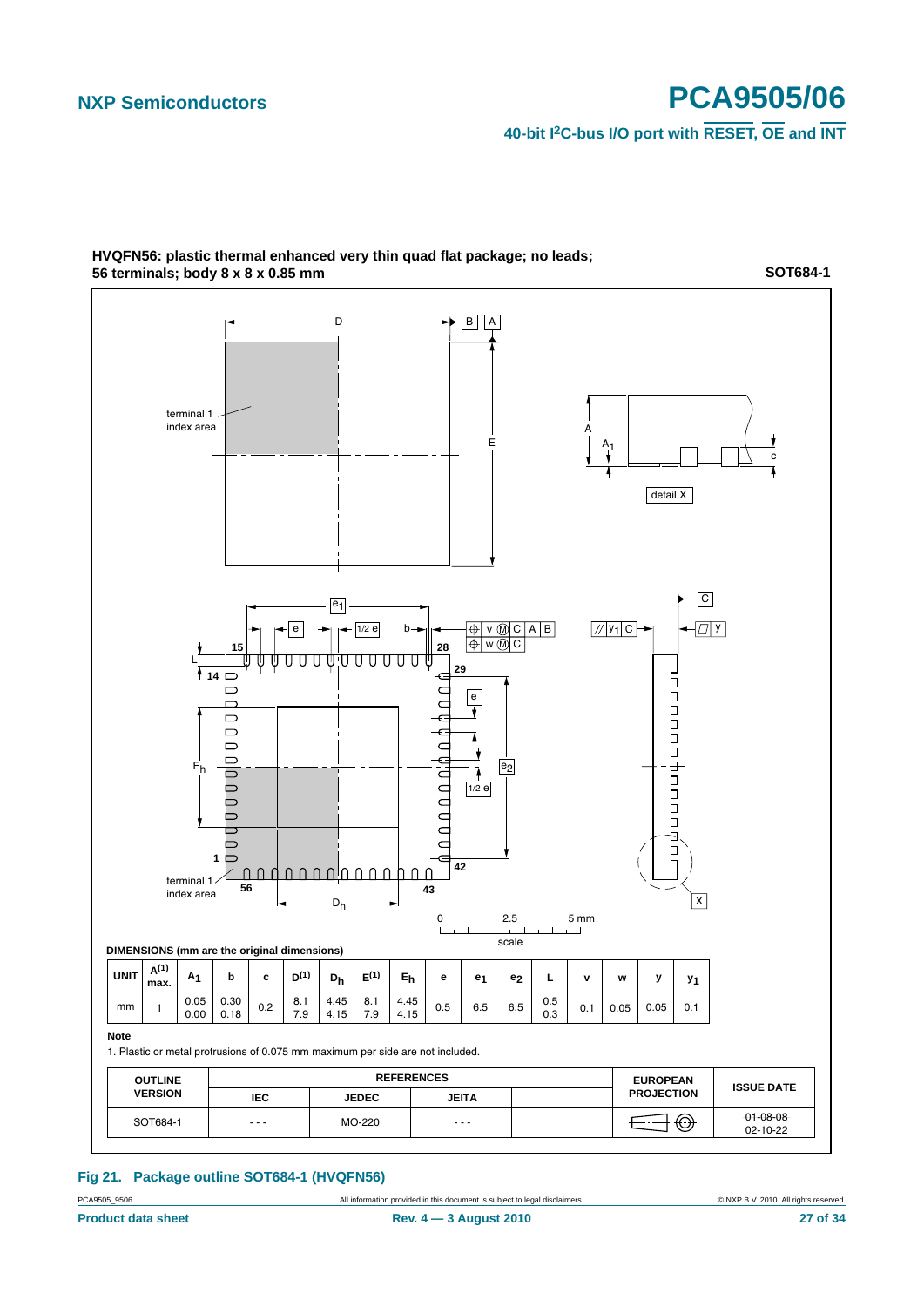#### **40-bit I2C-bus I/O port with RESET, OE and INT**

### <span id="page-27-0"></span>**15. Handling information**

All input and output pins are protected against ElectroStatic Discharge (ESD) under normal handling. When handling ensure that the appropriate precautions are taken as described in *JESD625-A* or equivalent standards.

### <span id="page-27-1"></span>**16. Soldering of SMD packages**

This text provides a very brief insight into a complex technology. A more in-depth account of soldering ICs can be found in Application Note *AN10365 "Surface mount reflow soldering description"*.

#### <span id="page-27-2"></span>**16.1 Introduction to soldering**

Soldering is one of the most common methods through which packages are attached to Printed Circuit Boards (PCBs), to form electrical circuits. The soldered joint provides both the mechanical and the electrical connection. There is no single soldering method that is ideal for all IC packages. Wave soldering is often preferred when through-hole and Surface Mount Devices (SMDs) are mixed on one printed wiring board; however, it is not suitable for fine pitch SMDs. Reflow soldering is ideal for the small pitches and high densities that come with increased miniaturization.

### <span id="page-27-3"></span>**16.2 Wave and reflow soldering**

Wave soldering is a joining technology in which the joints are made by solder coming from a standing wave of liquid solder. The wave soldering process is suitable for the following:

- **•** Through-hole components
- **•** Leaded or leadless SMDs, which are glued to the surface of the printed circuit board

Not all SMDs can be wave soldered. Packages with solder balls, and some leadless packages which have solder lands underneath the body, cannot be wave soldered. Also, leaded SMDs with leads having a pitch smaller than ~0.6 mm cannot be wave soldered, due to an increased probability of bridging.

The reflow soldering process involves applying solder paste to a board, followed by component placement and exposure to a temperature profile. Leaded packages, packages with solder balls, and leadless packages are all reflow solderable.

Key characteristics in both wave and reflow soldering are:

- **•** Board specifications, including the board finish, solder masks and vias
- **•** Package footprints, including solder thieves and orientation
- **•** The moisture sensitivity level of the packages
- **•** Package placement
- **•** Inspection and repair
- **•** Lead-free soldering versus SnPb soldering

#### <span id="page-27-4"></span>**16.3 Wave soldering**

Key characteristics in wave soldering are: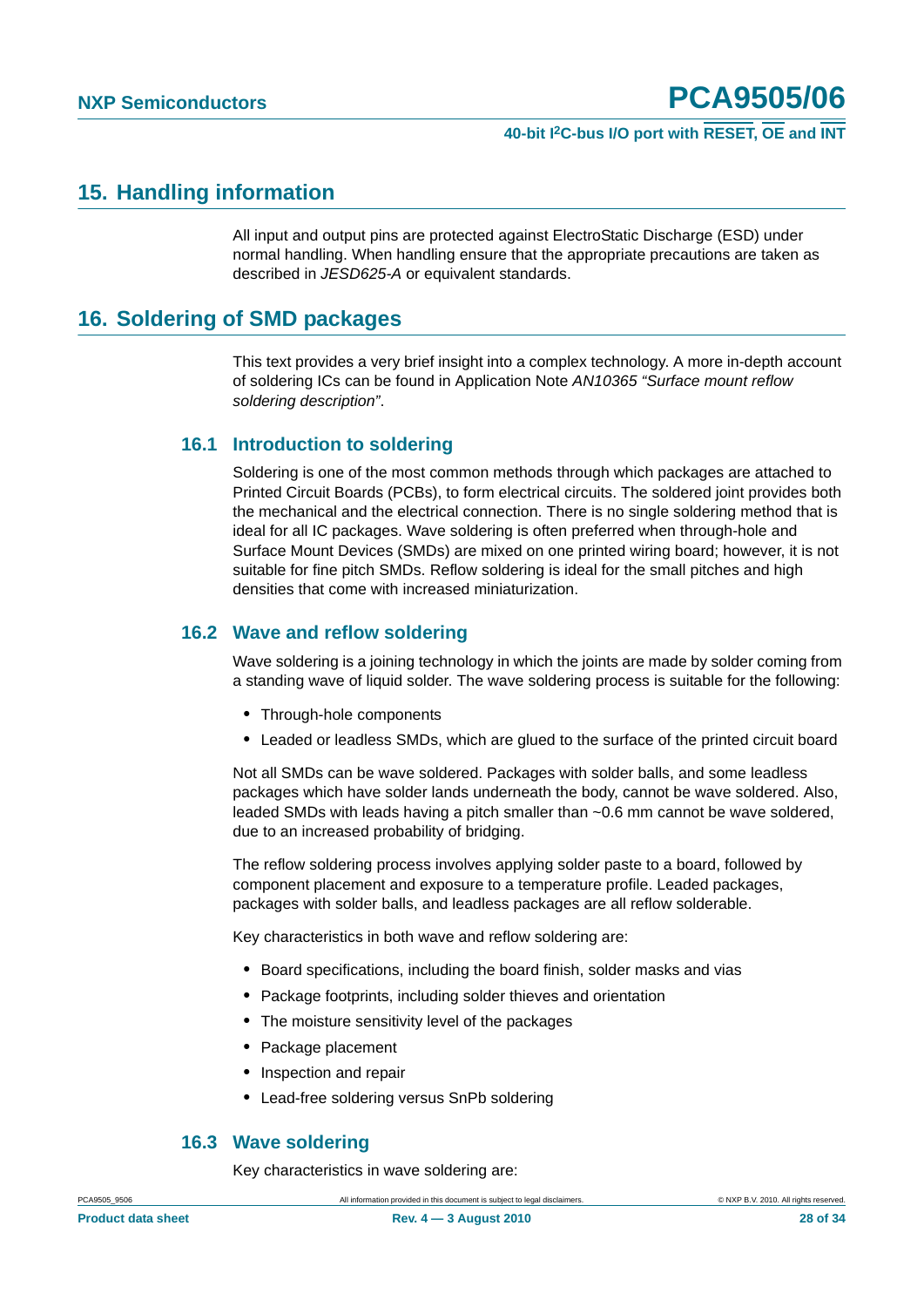### **40-bit I2C-bus I/O port with RESET, OE and INT**

- **•** Process issues, such as application of adhesive and flux, clinching of leads, board transport, the solder wave parameters, and the time during which components are exposed to the wave
- **•** Solder bath specifications, including temperature and impurities

### <span id="page-28-0"></span>**16.4 Reflow soldering**

Key characteristics in reflow soldering are:

- **•** Lead-free versus SnPb soldering; note that a lead-free reflow process usually leads to higher minimum peak temperatures (see Figure 22) than a SnPb process, thus reducing the process window
- **•** Solder paste printing issues including smearing, release, and adjusting the process window for a mix of large and small components on one board
- **•** Reflow temperature profile; this profile includes preheat, reflow (in which the board is heated to the peak temperature) and cooling down. It is imperative that the peak temperature is high enough for the solder to make reliable solder joints (a solder paste characteristic). In addition, the peak temperature must be low enough that the packages and/or boards are not damaged. The peak temperature of the package depends on package thickness and volume and is classified in accordance with Table 12 and 13

#### **Table 12. SnPb eutectic process (from J-STD-020C)**

| Package thickness (mm) | Package reflow temperature $(^\circ \text{C})$ |            |  |
|------------------------|------------------------------------------------|------------|--|
|                        | Volume (mm <sup>3</sup> )                      |            |  |
|                        | $ $ < 350                                      | $\geq 350$ |  |
| < 2.5                  | 235                                            | 220        |  |
| $\geq 2.5$             | 220                                            | 220        |  |

#### **Table 13. Lead-free process (from J-STD-020C)**

| Package thickness (mm) | Package reflow temperature $(^\circ \mathsf{C})$ |             |        |  |  |
|------------------------|--------------------------------------------------|-------------|--------|--|--|
|                        | Volume (mm <sup>3</sup> )                        |             |        |  |  |
|                        | < 350                                            | 350 to 2000 | > 2000 |  |  |
| < 1.6                  | 260                                              | 260         | 260    |  |  |
| 1.6 to 2.5             | 260                                              | 250         | 245    |  |  |
| > 2.5                  | 250                                              | 245         | 245    |  |  |

Moisture sensitivity precautions, as indicated on the packing, must be respected at all times.

Studies have shown that small packages reach higher temperatures during reflow soldering, see Figure 22.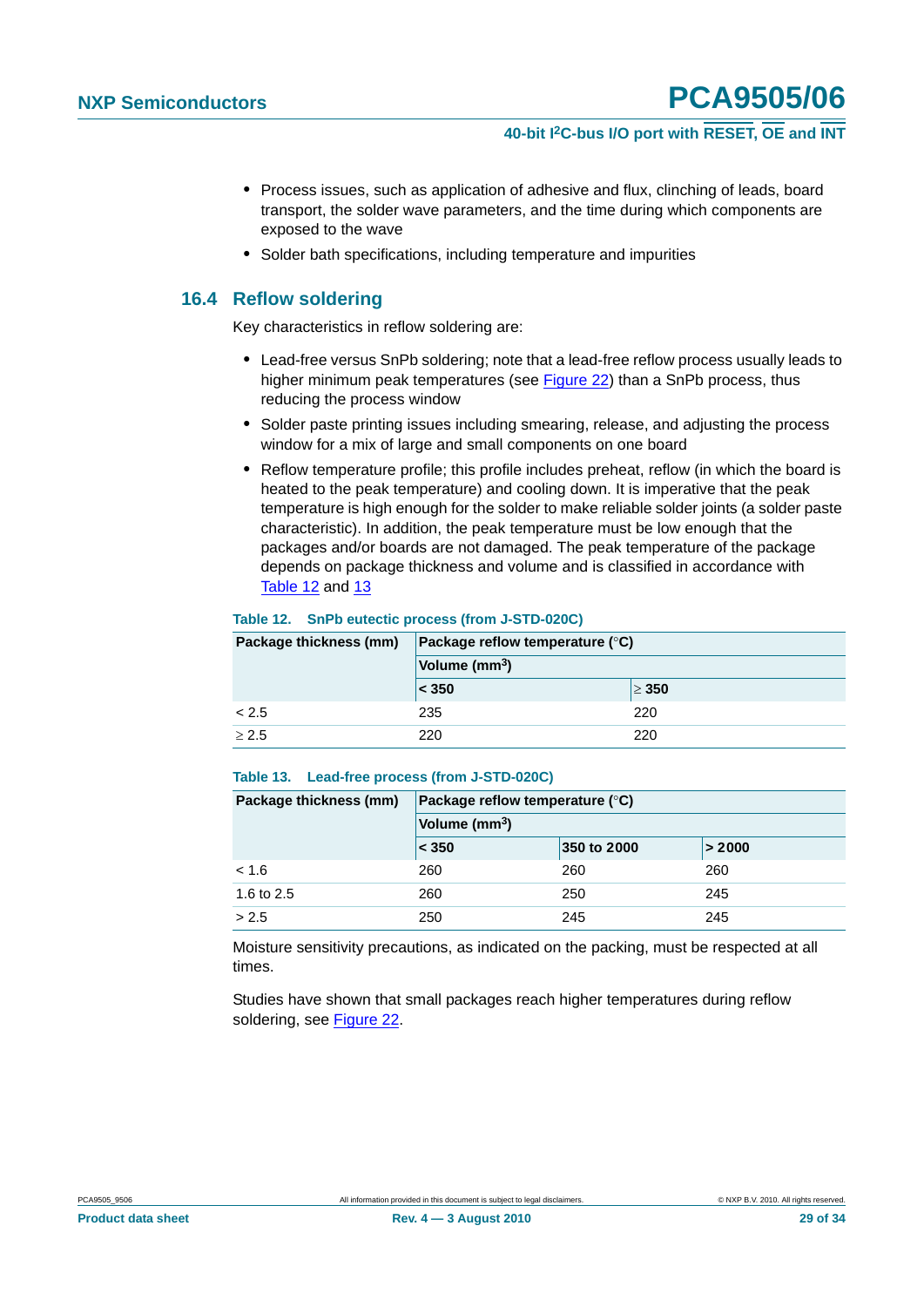**40-bit I2C-bus I/O port with RESET, OE and INT**



For further information on temperature profiles, refer to Application Note *AN10365 "Surface mount reflow soldering description"*.

### <span id="page-29-0"></span>**17. Abbreviations**

| Table 14.  | <b>Abbreviations</b>                 |
|------------|--------------------------------------|
| Acronym    | <b>Description</b>                   |
| <b>CDM</b> | Charged-Device Model                 |
| <b>DUT</b> | Device Under Test                    |
| <b>ESD</b> | ElectroStatic Discharge              |
| <b>HBM</b> | Human Body Model                     |
| IC         | <b>Integrated Circuit</b>            |
| $12C$ -bus | Inter IC bus                         |
| LED        | <b>Light Emitting Diode</b>          |
| MМ         | Machine Model                        |
| <b>PLC</b> | Programmable Logic Controller        |
| <b>POR</b> | Power-On Reset                       |
| <b>PWM</b> | Pulse Width Modulation               |
| RAID       | Redundant Array of Independent Disks |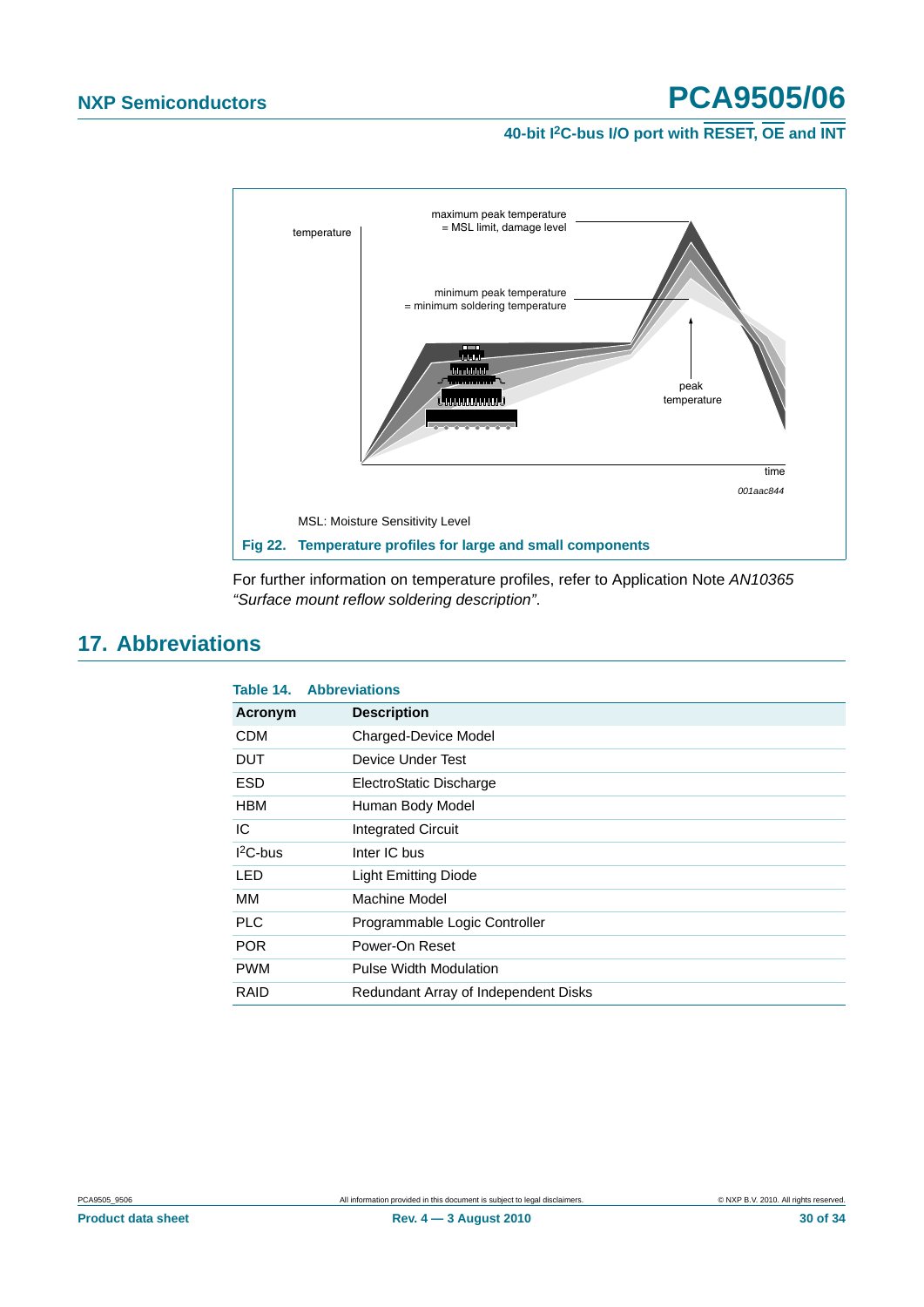# **40-bit I2C-bus I/O port with RESET, OE and INT**

## <span id="page-30-0"></span>**18. Revision history**

| <b>Table 15. Revision history</b> |              |                                                                                                                                                                                           |                          |                   |
|-----------------------------------|--------------|-------------------------------------------------------------------------------------------------------------------------------------------------------------------------------------------|--------------------------|-------------------|
| Document ID                       | Release date | Data sheet status                                                                                                                                                                         | <b>Change notice</b>     | <b>Supersedes</b> |
| PCA9505 9506 v.4                  | 20100803     | Product data sheet                                                                                                                                                                        | $\blacksquare$           | PCA9506 v.3       |
| Modifications:                    |              | • Table 10 "Static characteristics", sub-section "Supply": specification for l <sub>sthl</sub> is corrected by<br>changing unit from "µA" to "mA" and specifying for 3 different voltages |                          |                   |
| PCA9505 9506 v.3                  | 20070606     | Product data sheet                                                                                                                                                                        | $\blacksquare$           | PCA9506 v.2       |
| PCA9506 v.2                       | 20060509     | Product data sheet                                                                                                                                                                        | $\blacksquare$           | PCA9506 v.1       |
| PCA9506 v.1<br>(9397 750 14939)   | 20060214     | Product data sheet                                                                                                                                                                        | $\overline{\phantom{0}}$ | -                 |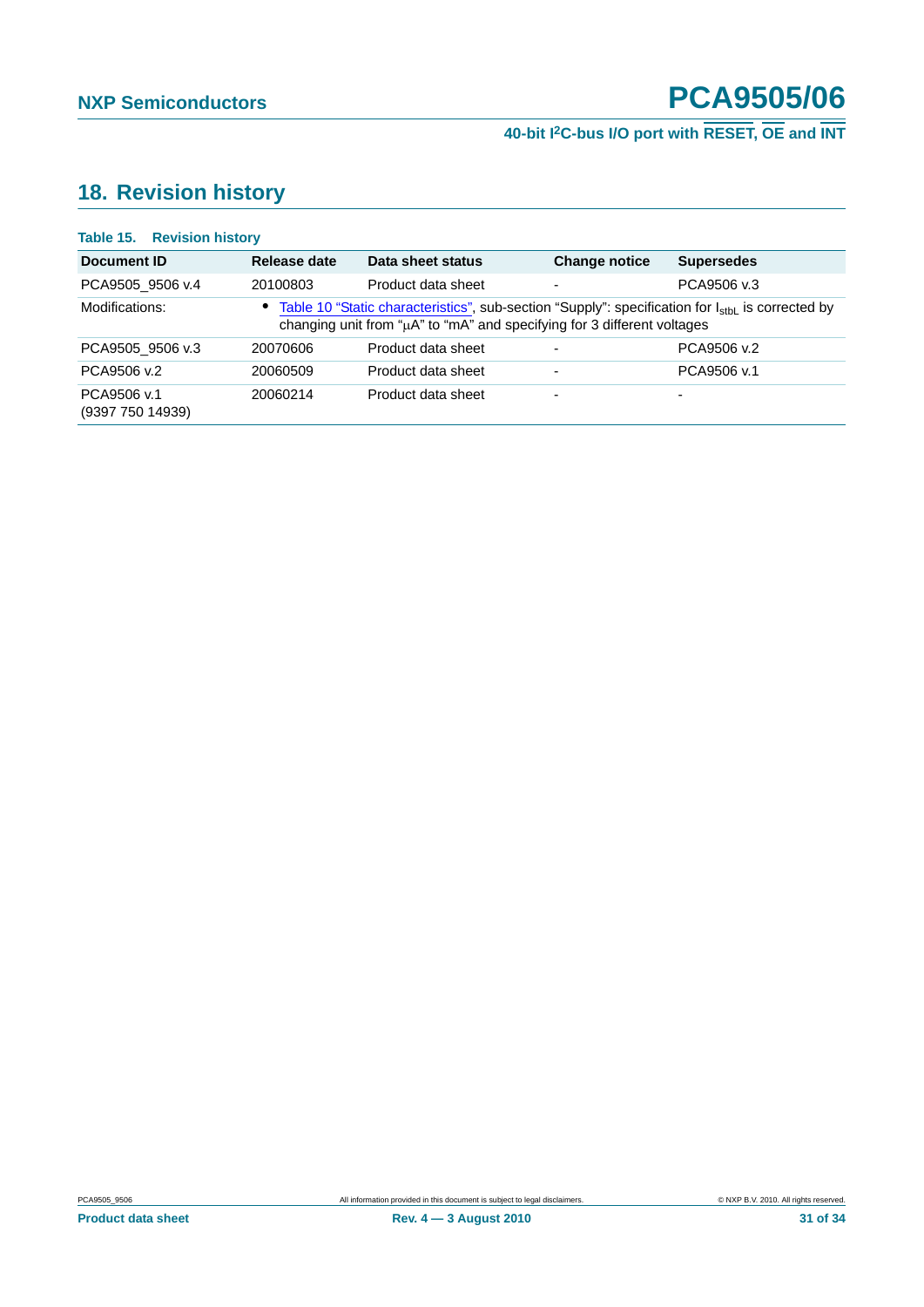### **40-bit I2C-bus I/O port with RESET, OE and INT**

### <span id="page-31-0"></span>**19. Legal information**

### <span id="page-31-1"></span>**19.1 Data sheet status**

| Document status[1][2]          | Product status <sup>[3]</sup> | <b>Definition</b>                                                                     |
|--------------------------------|-------------------------------|---------------------------------------------------------------------------------------|
| Objective [short] data sheet   | Development                   | This document contains data from the objective specification for product development. |
| Preliminary [short] data sheet | Qualification                 | This document contains data from the preliminary specification.                       |
| Product [short] data sheet     | Production                    | This document contains the product specification.                                     |

[1] Please consult the most recently issued document before initiating or completing a design.

[2] The term 'short data sheet' is explained in section "Definitions".

[3] The product status of device(s) described in this document may have changed since this document was published and may differ in case of multiple devices. The latest product status<br>information is available on the Intern

### <span id="page-31-2"></span>**19.2 Definitions**

**Draft —** The document is a draft version only. The content is still under internal review and subject to formal approval, which may result in modifications or additions. NXP Semiconductors does not give any representations or warranties as to the accuracy or completeness of information included herein and shall have no liability for the consequences of use of such information.

**Short data sheet —** A short data sheet is an extract from a full data sheet with the same product type number(s) and title. A short data sheet is intended for quick reference only and should not be relied upon to contain detailed and full information. For detailed and full information see the relevant full data sheet, which is available on request via the local NXP Semiconductors sales office. In case of any inconsistency or conflict with the short data sheet, the full data sheet shall prevail.

**Product specification —** The information and data provided in a Product data sheet shall define the specification of the product as agreed between NXP Semiconductors and its customer, unless NXP Semiconductors and customer have explicitly agreed otherwise in writing. In no event however, shall an agreement be valid in which the NXP Semiconductors product is deemed to offer functions and qualities beyond those described in the Product data sheet.

### <span id="page-31-3"></span>**19.3 Disclaimers**

**Limited warranty and liability —** Information in this document is believed to be accurate and reliable. However, NXP Semiconductors does not give any representations or warranties, expressed or implied, as to the accuracy or completeness of such information and shall have no liability for the consequences of use of such information.

In no event shall NXP Semiconductors be liable for any indirect, incidental, punitive, special or consequential damages (including - without limitation - lost profits, lost savings, business interruption, costs related to the removal or replacement of any products or rework charges) whether or not such damages are based on tort (including negligence), warranty, breach of contract or any other legal theory.

Notwithstanding any damages that customer might incur for any reason whatsoever, NXP Semiconductors' aggregate and cumulative liability towards customer for the products described herein shall be limited in accordance with the *Terms and conditions of commercial sale* of NXP Semiconductors.

**Right to make changes —** NXP Semiconductors reserves the right to make changes to information published in this document, including without limitation specifications and product descriptions, at any time and without notice. This document supersedes and replaces all information supplied prior to the publication hereof.

**Suitability for use —** NXP Semiconductors products are not designed, authorized or warranted to be suitable for use in life support, life-critical or safety-critical systems or equipment, nor in applications where failure or

malfunction of an NXP Semiconductors product can reasonably be expected to result in personal injury, death or severe property or environmental damage. NXP Semiconductors accepts no liability for inclusion and/or use of NXP Semiconductors products in such equipment or applications and therefore such inclusion and/or use is at the customer's own risk.

**Applications —** Applications that are described herein for any of these products are for illustrative purposes only. NXP Semiconductors makes no representation or warranty that such applications will be suitable for the specified use without further testing or modification.

Customers are responsible for the design and operation of their applications and products using NXP Semiconductors products, and NXP Semiconductors accepts no liability for any assistance with applications or customer product design. It is customer's sole responsibility to determine whether the NXP Semiconductors product is suitable and fit for the customer's applications and products planned, as well as for the planned application and use of customer's third party customer(s). Customers should provide appropriate design and operating safeguards to minimize the risks associated with their applications and products.

NXP Semiconductors does not accept any liability related to any default, damage, costs or problem which is based on any weakness or default in the customer's applications or products, or the application or use by customer's third party customer(s). Customer is responsible for doing all necessary testing for the customer's applications and products using NXP Semiconductors products in order to avoid a default of the applications and the products or of the application or use by customer's third party customer(s). NXP does not accept any liability in this respect.

**Limiting values —** Stress above one or more limiting values (as defined in the Absolute Maximum Ratings System of IEC 60134) will cause permanent damage to the device. Limiting values are stress ratings only and (proper) operation of the device at these or any other conditions above those given in the Recommended operating conditions section (if present) or the Characteristics sections of this document is not warranted. Constant or repeated exposure to limiting values will permanently and irreversibly affect the quality and reliability of the device.

**Terms and conditions of commercial sale —** NXP Semiconductors products are sold subject to the general terms and conditions of commercial sale, as published at http://www.nxp.com/profile/terms, unless otherwise agreed in a valid written individual agreement. In case an individual agreement is concluded only the terms and conditions of the respective agreement shall apply. NXP Semiconductors hereby expressly objects to applying the customer's general terms and conditions with regard to the purchase of NXP Semiconductors products by customer.

**No offer to sell or license —** Nothing in this document may be interpreted or construed as an offer to sell products that is open for acceptance or the grant, conveyance or implication of any license under any copyrights, patents or other industrial or intellectual property rights.

**Export control —** This document as well as the item(s) described herein may be subject to export control regulations. Export might require a prior authorization from national authorities.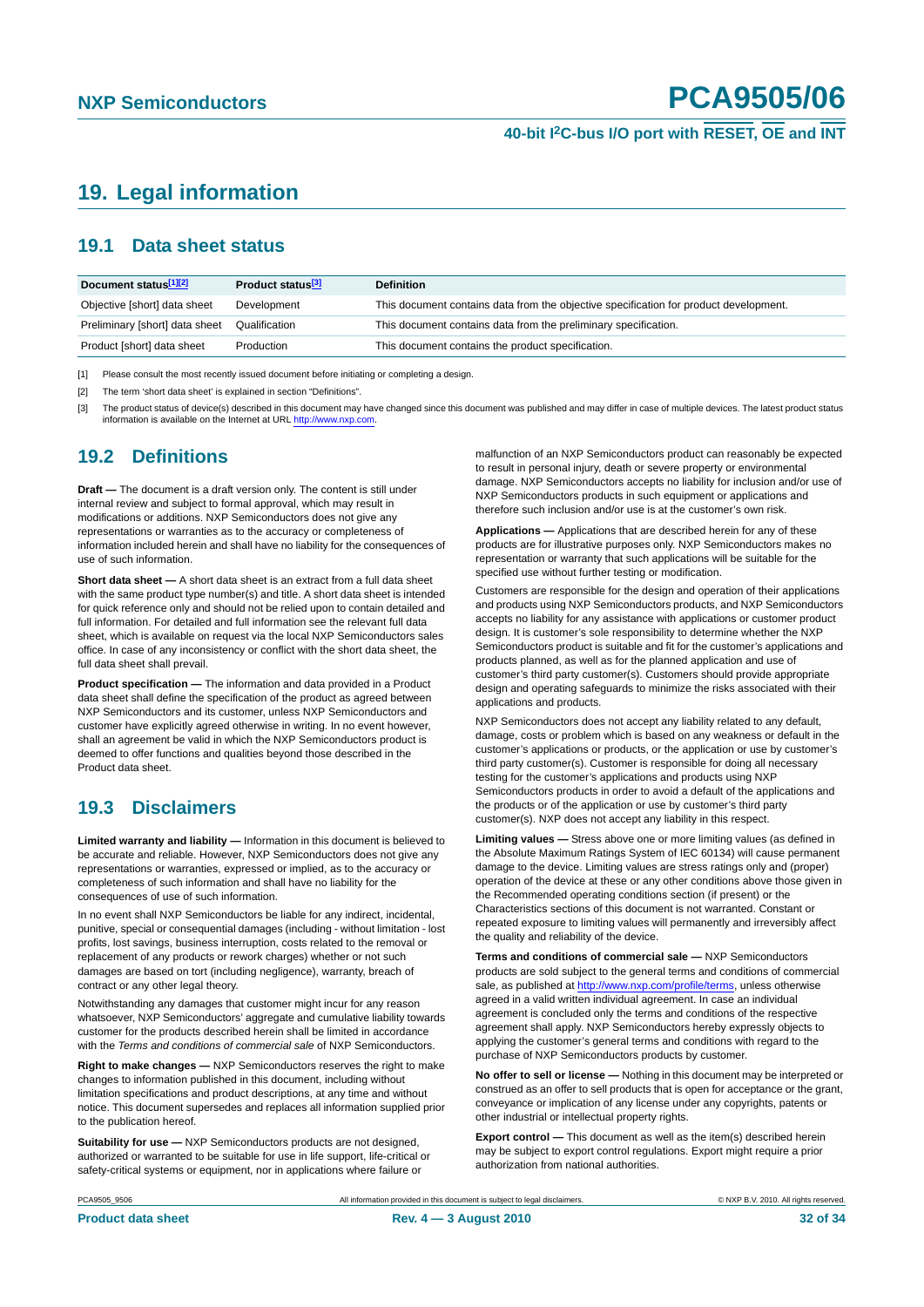### **40-bit I2C-bus I/O port with RESET, OE and INT**

**Non-automotive qualified products —** Unless this data sheet expressly states that this specific NXP Semiconductors product is automotive qualified, the product is not suitable for automotive use. It is neither qualified nor tested in accordance with automotive testing or application requirements. NXP Semiconductors accepts no liability for inclusion and/or use of non-automotive qualified products in automotive equipment or applications.

In the event that customer uses the product for design-in and use in automotive applications to automotive specifications and standards, customer (a) shall use the product without NXP Semiconductors' warranty of the product for such automotive applications, use and specifications, and (b) whenever customer uses the product for automotive applications beyond NXP Semiconductors' specifications such use shall be solely at customer's

### <span id="page-32-1"></span>**20. Contact information**

own risk, and (c) customer fully indemnifies NXP Semiconductors for any liability, damages or failed product claims resulting from customer design and use of the product for automotive applications beyond NXP Semiconductors' standard warranty and NXP Semiconductors' product specifications.

### <span id="page-32-0"></span>**19.4 Trademarks**

Notice: All referenced brands, product names, service names and trademarks are the property of their respective owners.

**I 2C-bus —** logo is a trademark of NXP B.V.

For more information, please visit: **http://www.nxp.com**

For sales office addresses, please send an email to: **salesaddresses@nxp.com**